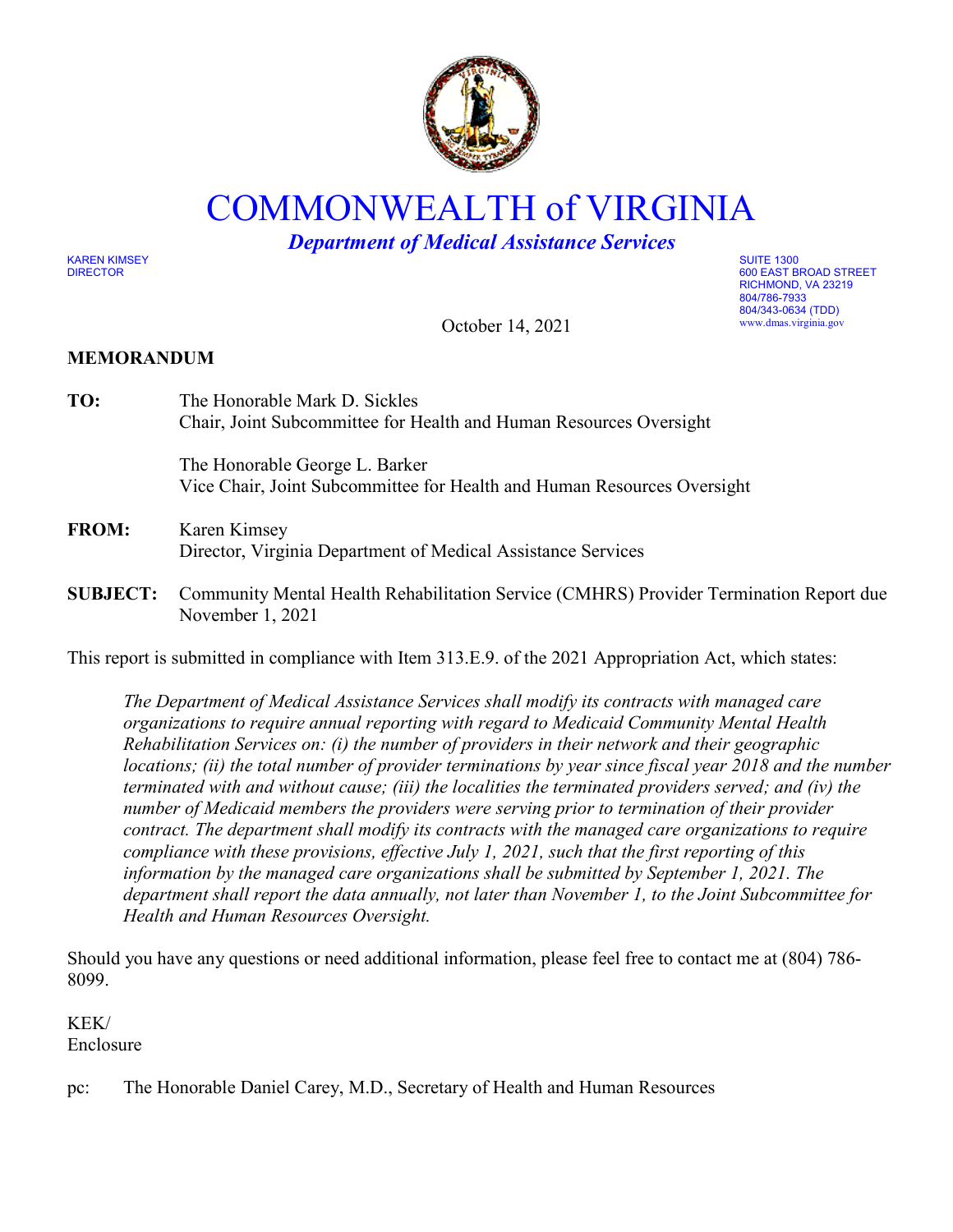# **VIRGINIA DEPARTMENT**   $MED$ **OF MEDICAL ASSISTANCE SERVICES**

**Medicaid Managed Care Organization Reporting of Providers and Provider Terminations**

**Report Issue Date: September 23, 2021**

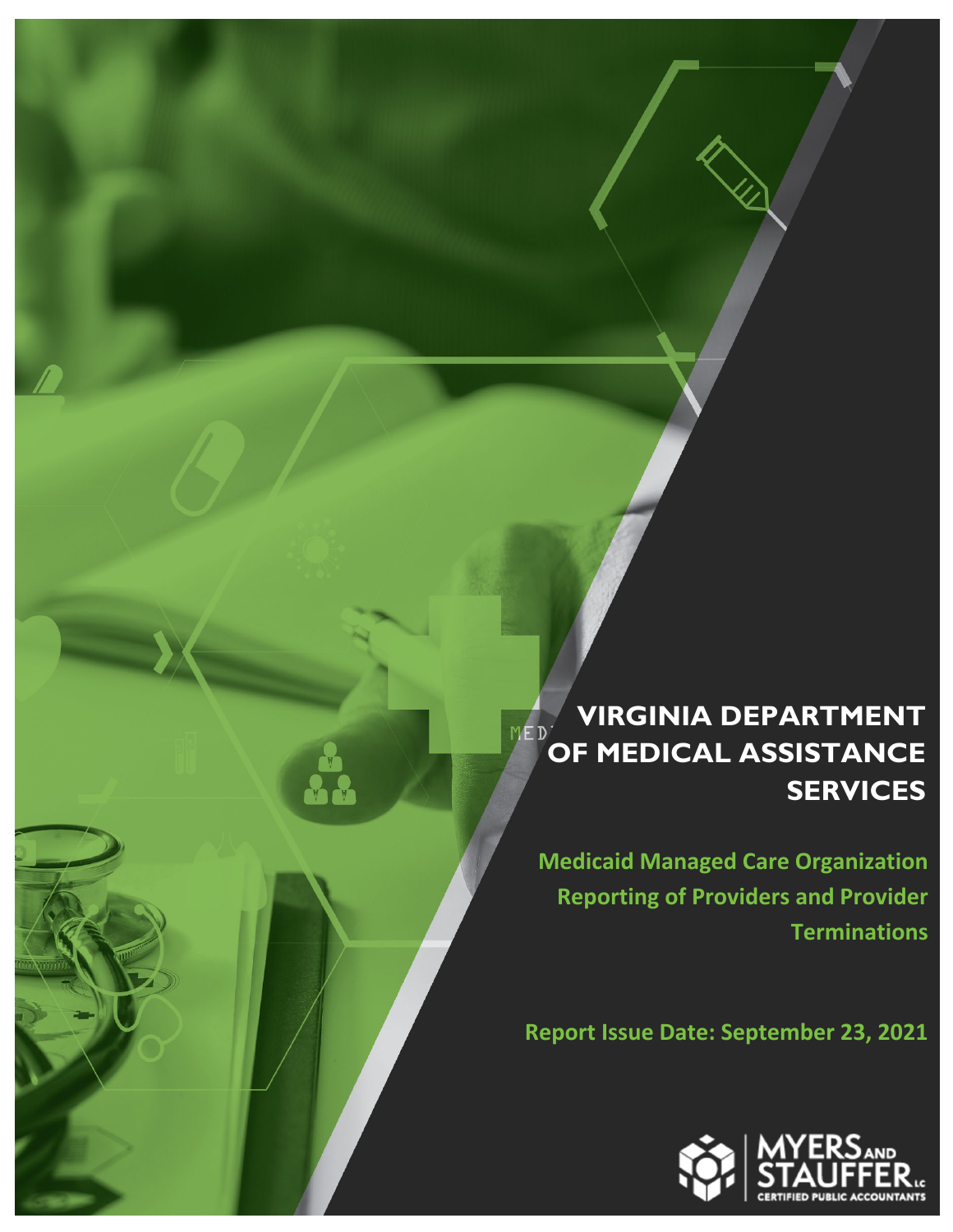

# **Table of Contents**

| Summary of CMHRS Providers and Provider Terminations as of June 30, 2020  3<br>$\bullet$ |
|------------------------------------------------------------------------------------------|
|                                                                                          |
|                                                                                          |
|                                                                                          |
|                                                                                          |
|                                                                                          |
|                                                                                          |
|                                                                                          |
|                                                                                          |
|                                                                                          |
|                                                                                          |
|                                                                                          |
| $\bullet$                                                                                |
|                                                                                          |
| $\bullet$                                                                                |
|                                                                                          |
|                                                                                          |
|                                                                                          |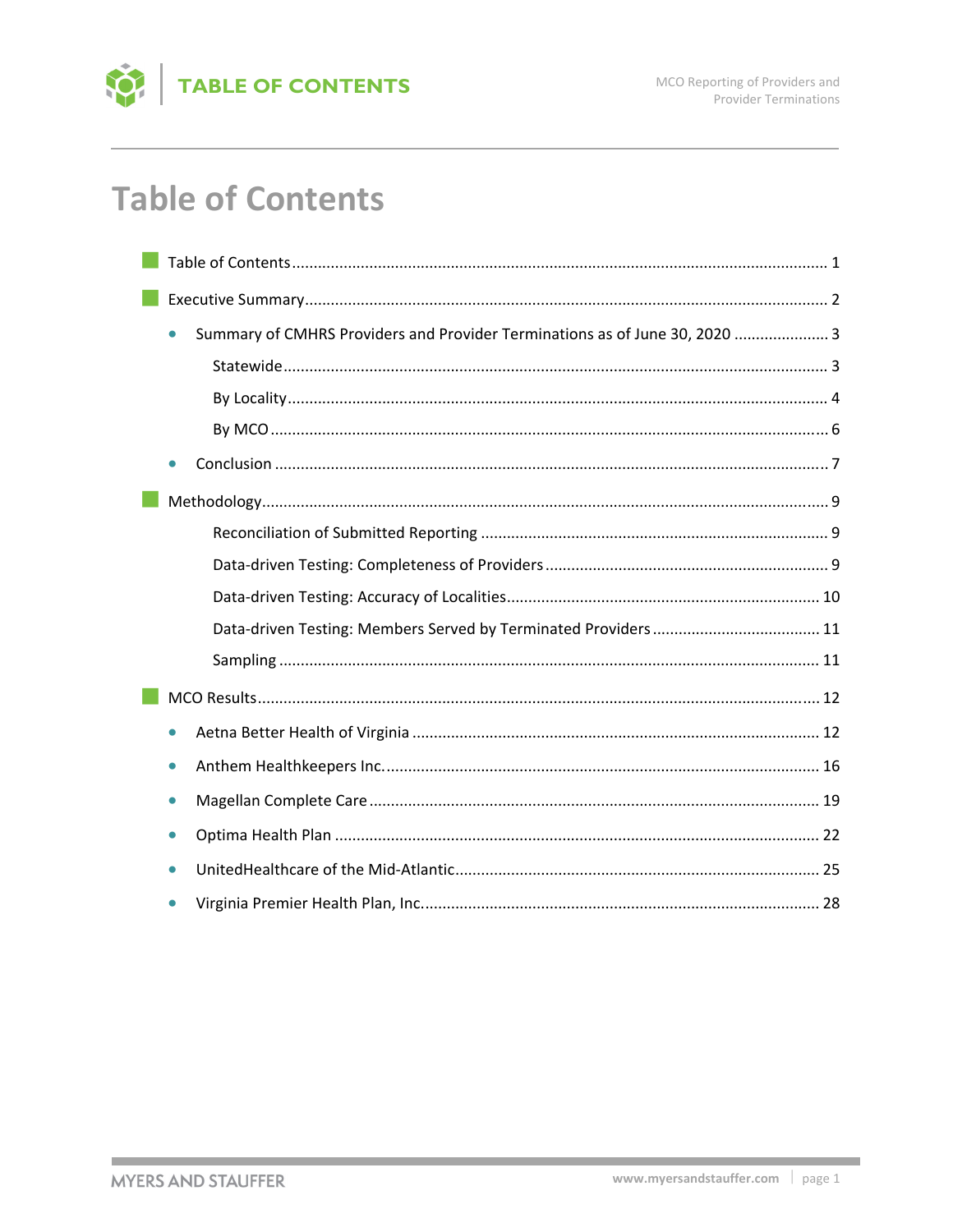# **Executive Summary**

The Virginia Department of Medical Assistance Services (DMAS) engaged Myers and Stauffer LC (Myers and Stauffer) to assist with the development and test work of the newly required annual reporting by managed care organizations (MCOs) with regard to providers and provider terminations for Medicaid Community Mental Health Rehabilitation Services (CMHRS) in accordance with HB1800, Item 313, E.9 for the period July 1, 2018 through June 30, 2020. The engagement is performed in accordance with the American Institute of Certified Public Accountants' standards for consulting engagements.

House Bill 1800, Item 313, E.9 reads as follows: *The Department of Medical Assistance Services shall modify its contracts with managed care organizations to require annual reporting with regard to Medicaid Community Mental Health Rehabilitation Services on: (i) the number of providers in their network and their geographic locations; (ii) the total number of provider terminations by year since fiscal year 2018 and the number terminated with and without cause; (iii) the localities the terminated providers served; and (iv) the number of Medicaid members the providers were serving prior to termination of their provider contract. The department shall modify its contracts with the managed care organizations to require compliance with these provisions, effective July 1, 2021, such that the first reporting of this information by the managed care organizations shall be submitted by September 1, 2021. The department shall report the data annually, not later than November 1, to the Joint Subcommittee for Health and Human Resources Oversight.* 

Community Mental Health Rehabilitation Services are described in the provider manual of the same title which was revised November 1, 2016 and May 14, 2019. The Addiction and Recovery Treatment Services (ARTS) program was implemented April 1, 2017 and certain services were carved out of CMHRS and into the ARTS program. CMHRS covered services for the period under review include:

- *Intensive In‐Home Services for Children and Adolescents*
- *Therapeutic Day Treatment for Children and Adolescents*
- *Community‐Based Residential Services for Children and Adolescents under 21*
- *Therapeutic Behavioral Services*
- *Day Treatment/Partial Hospitalization*
- *Psychosocial Rehabilitation*
- *Crisis Intervention*
- *Intensive Community Treatment*
- *Crisis Stabilization*
- *Mental Health Skill‐building Services*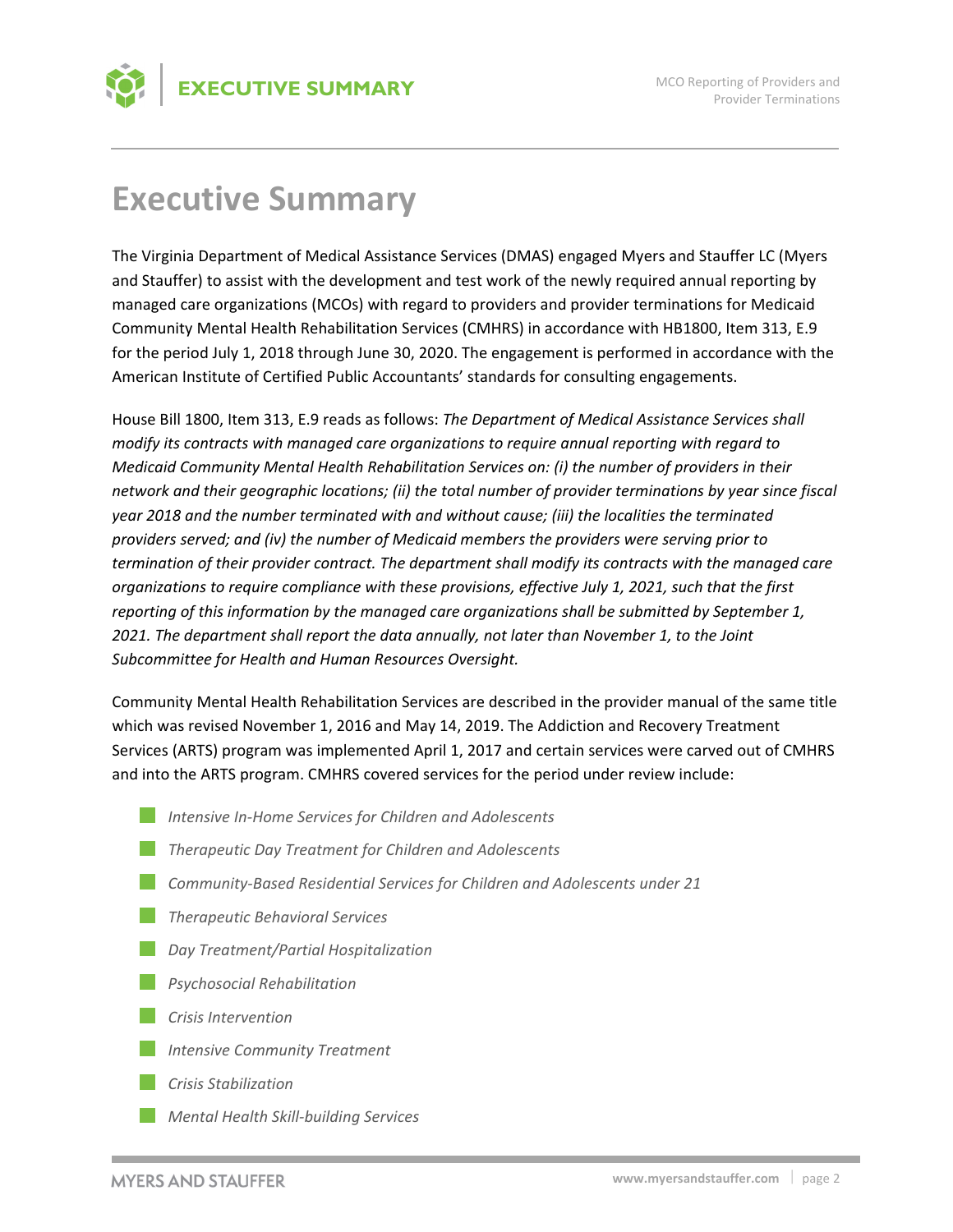

*Mental Health Case Management*

*Treatment Foster Care – Case Management*

The number of unique Medicaid members enrolled in an MCO and utilizing CMHRS during the reporting period was 105,149. This information was derived through encounter data for service codes specific to CMHRS and dates of service from July 1, 2018 through June 30, 2020.

# **Summary of CMHRS Providers and Provider Terminations as of June 30, 2020**

## **Statewide**

In total, there were 7,943 providers identified as active managed care CMHRS providers during the period, with 627 of these providers terminated. To note, this chart represents the combined results of individual MCOs, thus providers may be duplicated amongst MCOs.

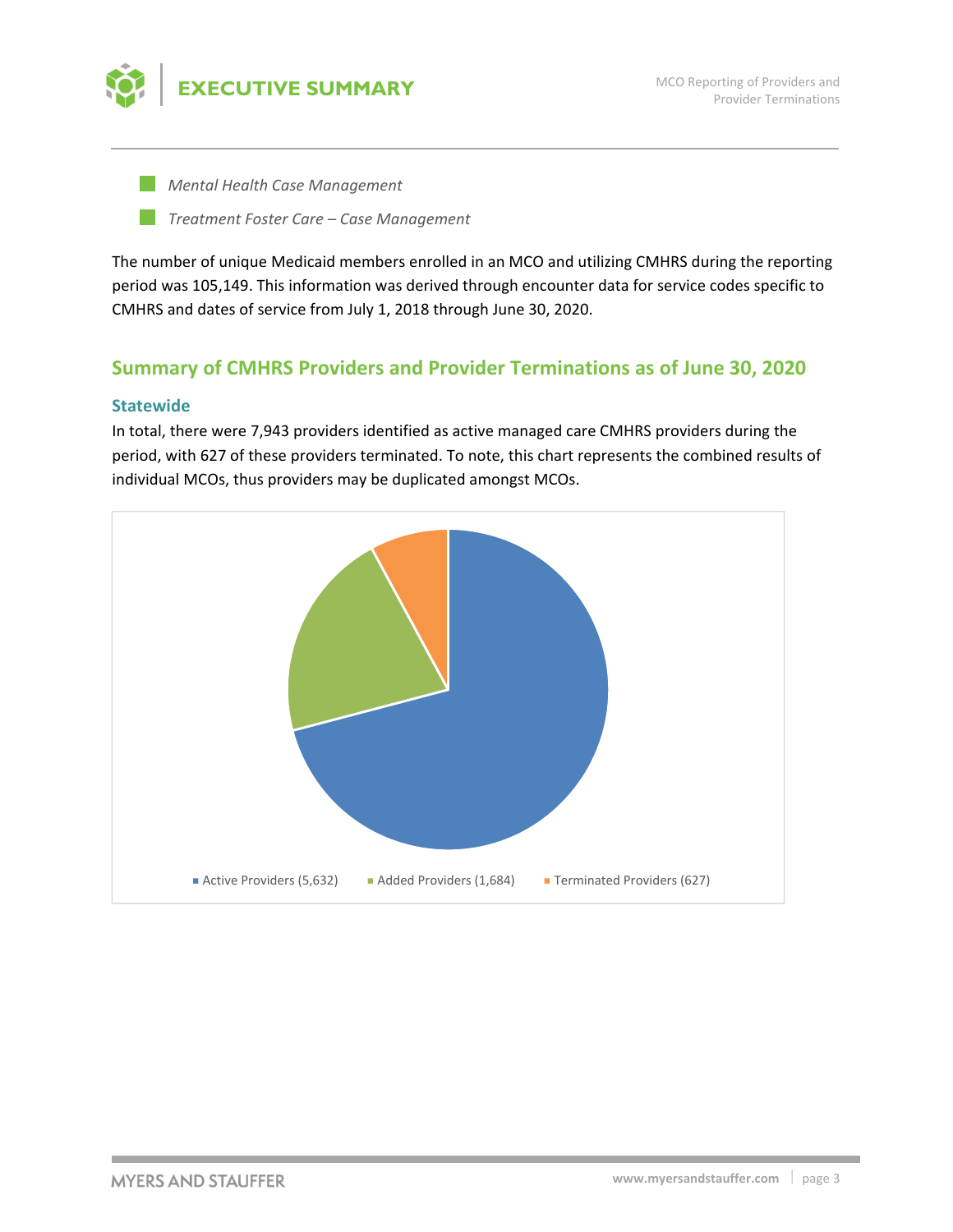

## **By Locality**

Network providers were evaluated by locality and in context of the number of providers receiving CMHRS in each region. The below table shows the unduplicated providers in‐network with any MCO as of June 30, 2020. For this purpose, each unique combination of rendering provider National Provider Identifier (NPI) and physical provider address is counted as an unduplicated provider. Encounter data was obtained from DMAS to include service codes specific to CMHRS and dates of service from July 1, 2018 through June 30, 2020. This encounter data included information to provide the below demographical information on unique members utilizing CMHRS.

| Locality                | Number of In<br><b>Network</b><br><b>Providers</b> | <b>Unique Medicaid</b><br><b>Members Served</b> |
|-------------------------|----------------------------------------------------|-------------------------------------------------|
| Tidewater               | 989                                                | 22,585                                          |
| Central                 | 1,483                                              | 30,953                                          |
| Northern/Winchester     | 910                                                | 13,232                                          |
| Western/Charlottesville | 717                                                | 17,133                                          |
| Roanoke/Alleghany       | 687                                                | 17,975                                          |
| Southwest               | 472                                                | 11,684                                          |
| <b>Totals</b>           | 5,258                                              | 113,562                                         |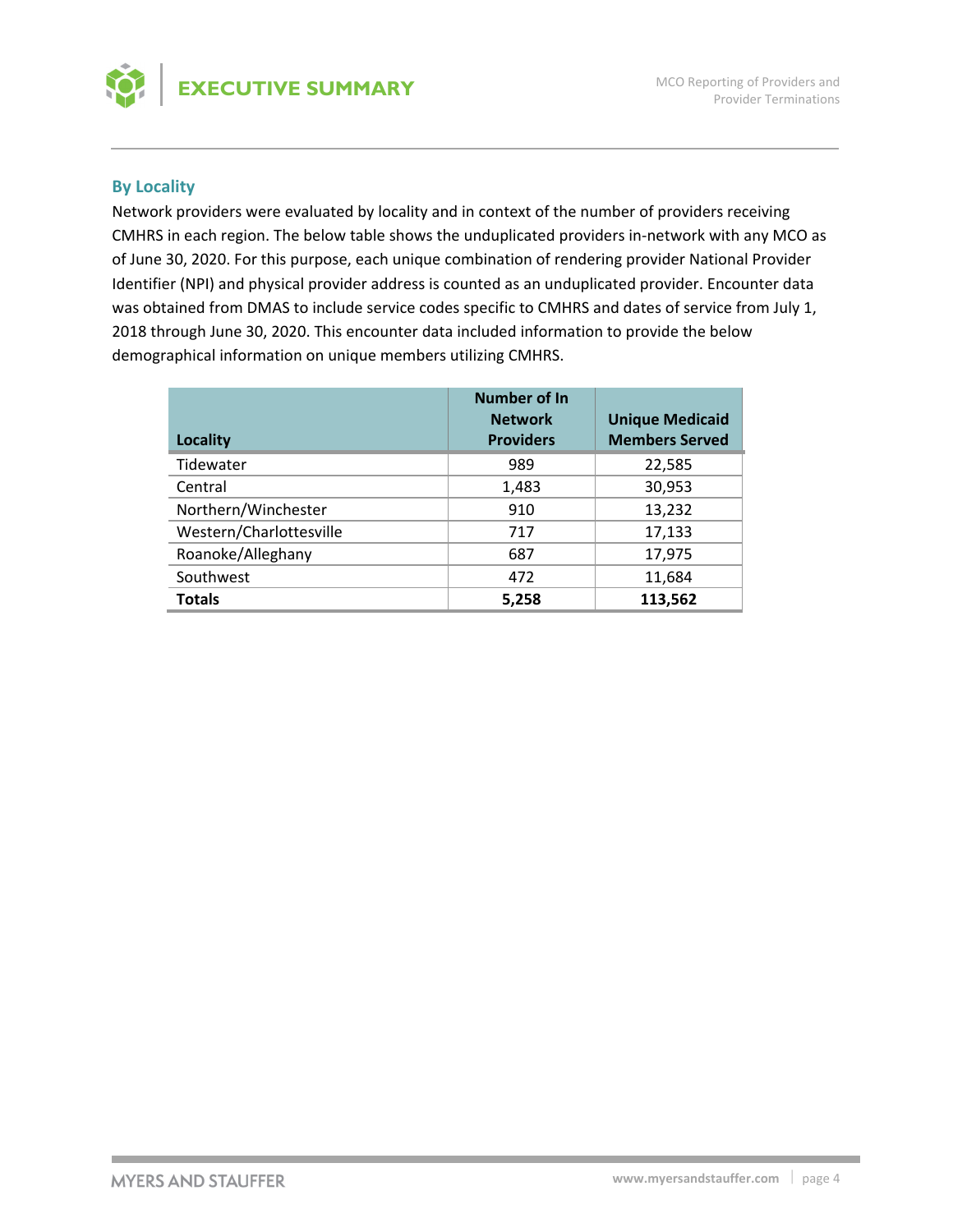

MCO Reporting of Providers and Provider Terminations

The Central region, with the largest number of utilizing members, also had the largest provider networks with 1,704 active providers and largest number of providers added to networks (590). The Southwest region, with the smallest population, had the smallest provider networks. This chart represents the combined results of individual MCOs, thus providers may be duplicated amongst MCOs.

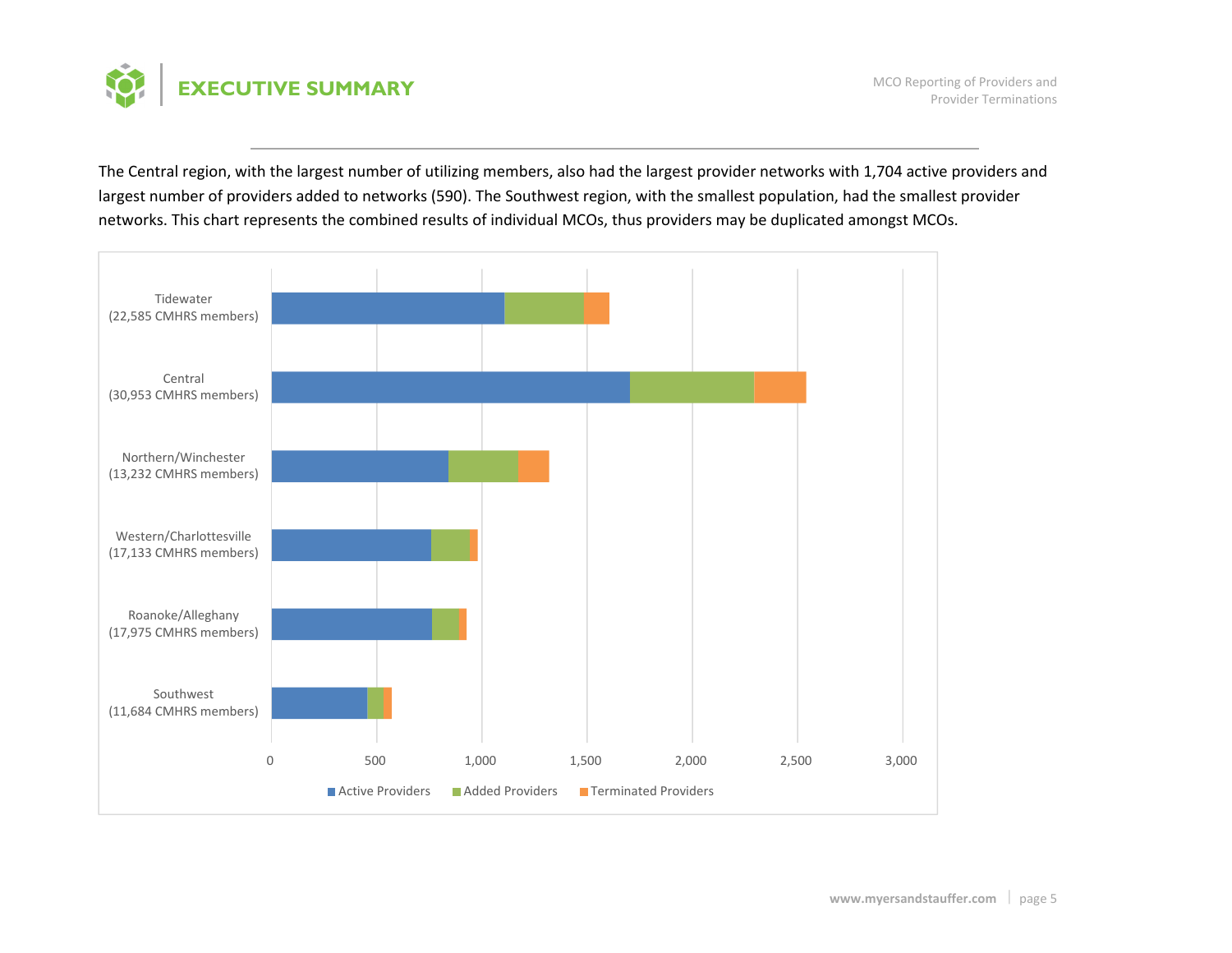

### **By MCO**

CMHRS networks were evaluated based on MCO. Optima Health had the largest network of CMHRS providers with 3,030 active providers, compared to UnitedHealthcare which reported the smallest networks of CMHRS providers, with 117 active providers. However, UnitedHealthcare also reported the largest number of providers added to their networks. This chart represents the combined results of individual MCOs, thus providers may be duplicated amongst MCOs.

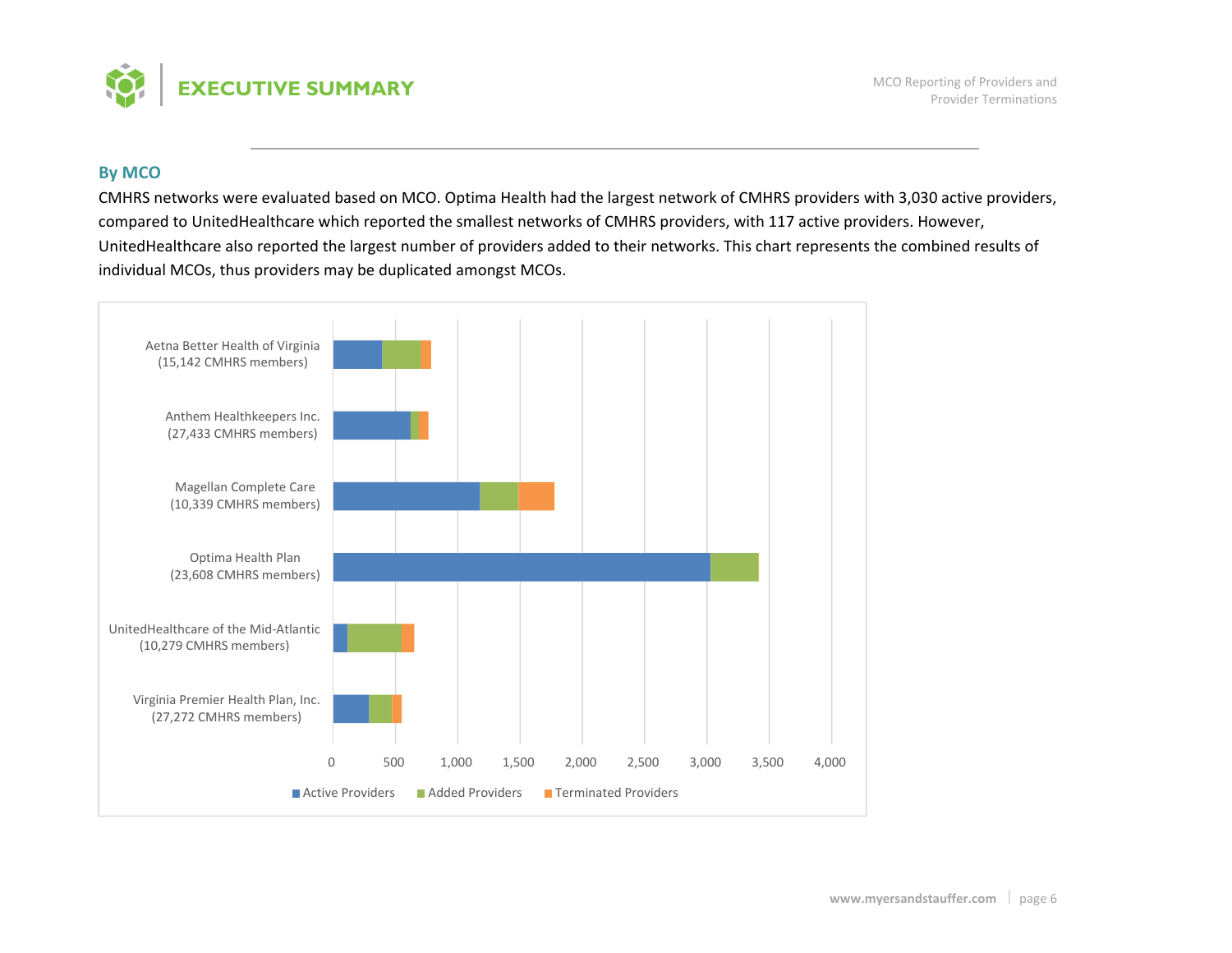

# **Conclusion**

There were 7,943 CMHRS providers in network during State Fiscal Years June 30, 2019 and June 30, 2020 with the six Managed Care Organizations. Of these, 627 providers, or 8%, were terminated during the aforementioned State Fiscal Years. Reporting discrepancies were corrected for the purposes of this report and communicated to the MCOs for education purposes and to ensure more comparable data for future reports.

The combined results of individual MCOs is broken down by locality for the period under review is as follows. Note that providers that were added during this time are considered "in network":

- *Tidewater had 1,605 CMHRS providers in network during the period, of which 121, or 8%, were terminated. The net result is 1,484 CMHRS providers in network as of June 30, 2020.*
- *Central had 2,541 CMHRS providers in network during the period, of which 247, or 10%, were terminated. The net result is 2,294 CMHRS providers in network as of June 30, 2020.*
- *Northern/Winchester had 1,319 CMHRS providers in network during the period, of which 146, or 11%, were terminated. The net result is 1,173 CMHRS providers in network as of June 30, 2020.*
- *Western/Charlottesville had 980 CMHRS providers in network during the period, of which 38, or 4%, were terminated. The net result is 942 CMHRS providers in network as of June 30, 2020.*
- *Roanoke/Alleghany had 927 CMHRS providers in network during the period, of which 36, or 4%, were terminated. The net result is 891 CMHRS providers in network as of June 30, 2020.*
- *Southwest had 571 CMHRS providers in network during the period, of which 39, or 7%, were terminated. The net result is 532 CMHRS providers in network as of June 30, 2020.*

#### This is broken down by MCO for the period under review as follows:

- *Aetna Better Health of Virginia had 785 CMHRS providers in network during the period, of which 79, or 10%, were terminated. The net result is 706 CMHRS providers in network as of June 30, 2020. There were 15,142 members utilizing CMHRS and enrolled in Aetna Better Health of Virginia. The providers terminated served 636 members.*
- *Anthem Healthkeepers Inc. had 764 CMHRS providers in network during the period, of which 77, or 10%, were terminated. The net result is 687 CMHRS providers in network as of June 30, 2020. There were 27,433 members utilizing CMHRS and enrolled in Anthem Healthkeepers Inc. The providers terminated served 1,308 members.*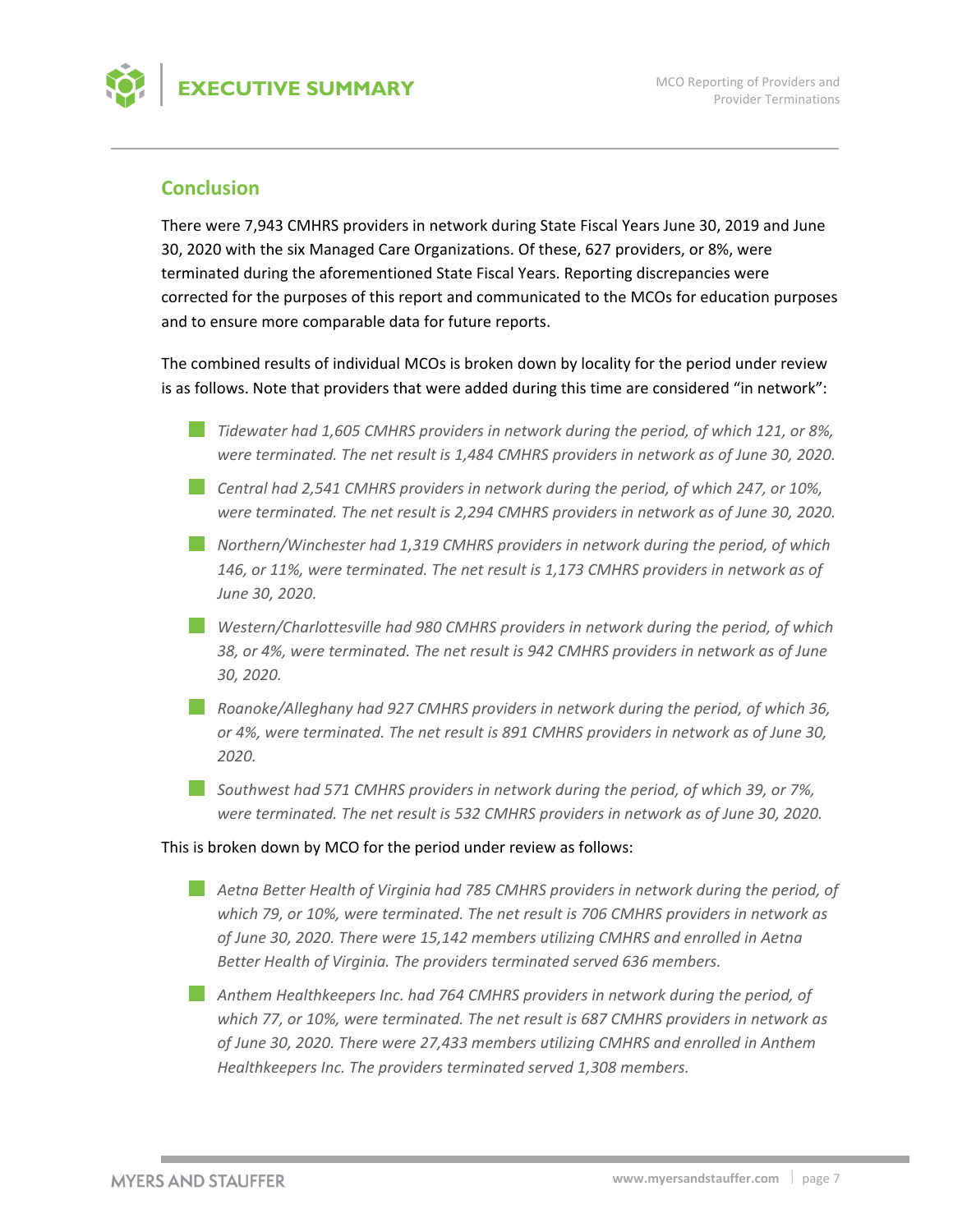# **EXECUTIVE SUMMARY**

*Magellan Complete Care had 1,776 CMHRS providers in network during the period, of which 288, or 16%, were terminated. The net result is 1,488 CMHRS providers in network as of June 30, 2020. There were 10,339 members utilizing CMHRS and enrolled in Magellan Complete Care. The providers terminated served 425 members.*

- *Optima Health Plan had 3,417 CMHRS providers in network during the period, of which 3, or less than 1%, were terminated. The net result is 3,414 CMHRS providers in network as of June 30, 2020. There were 23,608 members utilizing CMHRS and enrolled in Optima Health Plan. The providers terminated served 17 members.*
- *UnitedHealthcare of the Mid‐Atlantic had 651 CMHRS providers in network during the period, of which 102, or 16%, were terminated. The net result is 549 CMHRS providers in network as of June 30, 2020. There were 10,279 members utilizing CMHRS and enrolled in UnitedHealthcare of the Mid‐Atlantic. The providers terminated served 1,437 members.*
- *Virginia Premier Health Plan, Inc. had 550 CMHRS providers in network during the period, of which 78, or 14%, were terminated. The net result is 472 CMHRS providers in network as of June 30, 2020. There were 27,272 members utilizing CMHRS and enrolled in Virginia Premier Health Plan, Inc. The providers terminated served 5,323 members.*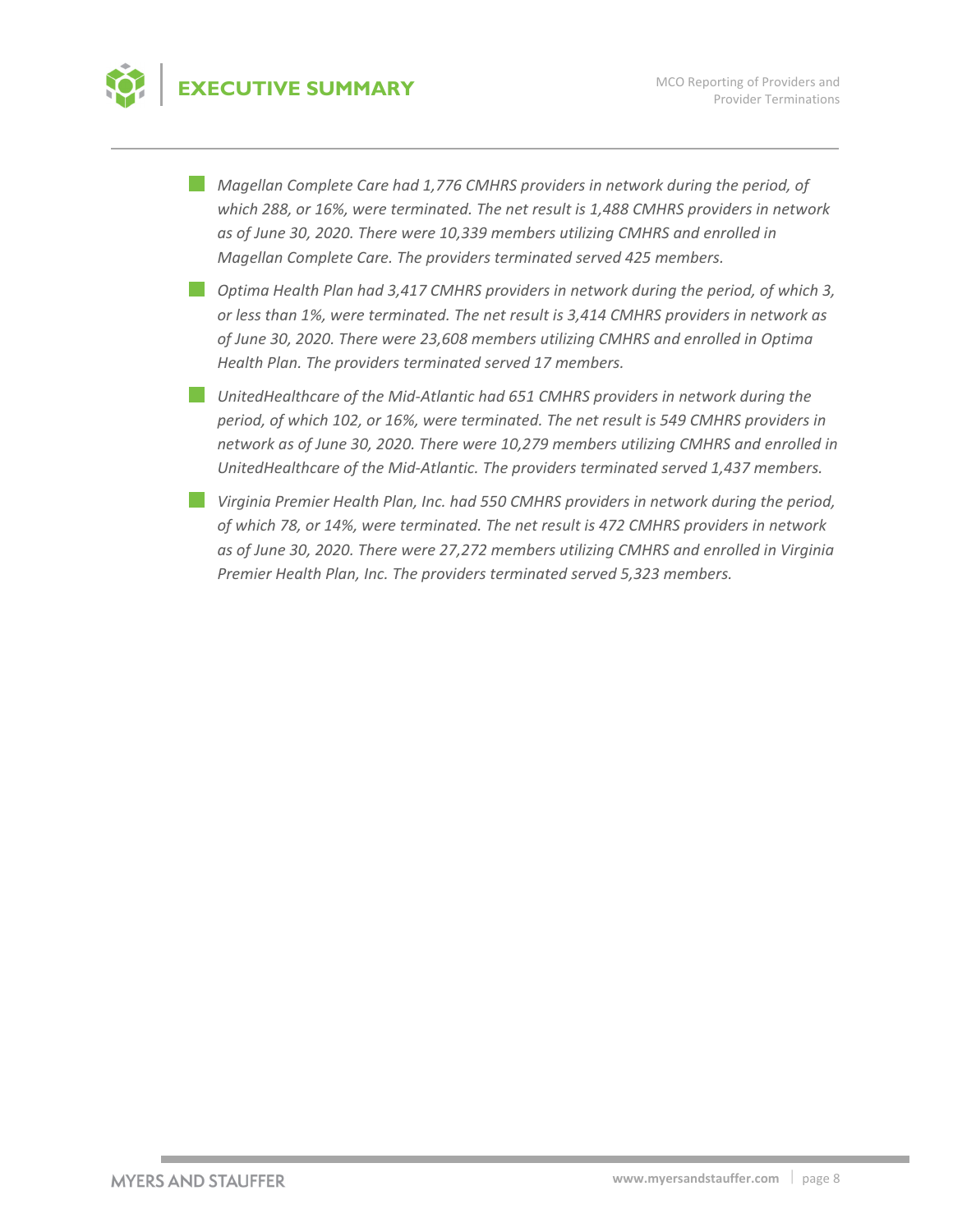

# **Methodology**

Myers and Stauffer met with DMAS to discuss the project scope and objectives. The methodology and approach were developed and approved.

# **Reconciliation of Submitted Reporting**

We developed a reporting template with instructions for the MCOs use in preparing the required annual reporting which were approved by DMAS. The reporting template is a single excel workbook which includes the following tabs:



- *Reporting Summary, which includes summary level reporting as outlined by HB1800 Item 313.E.9*
- *Provider data, which is intended to assist in supporting the summary information included on the reporting summary tab*

The reporting template was distributed to the MCOs on July 1, 2021 and Myers and Stauffer requested the information be returned by July 30, 2021. The MCOs returned the completed templates and we performed a review and reconciliation to ensure completeness prior to test work. The review and reconciliation uncovered a number of issues with the provider data tab not reconciling to the reporting summary tab and the majority of MCOs were asked to resubmit one or two times.

Several adjustments to reporting were made at this stage to agree the reporting summary to the supporting provider data.

- *Minor adjustments were needed to match the provider data reporting to the reporting summary for Aetna Better Health of Virginia, Anthem Healthkeepers Inc., Magellan Complete Care, and Virginia Premier Health Plan, Inc.*
- *Aetna Better Health of Virginia mis‐matched the reporting in all columns for the Tidewater and Central localities in error. An adjustment was made to report correct information for these localities.*
- *Optima Health Plan duplicated providers by counting providers serving multiple localities by counting the provider in each locality served, thus overstating the number of providers in network and added for each SFY. Adjustments were made to remove duplicated providers.*

# **Data‐driven Testing: Completeness of Providers**

Encounter data was obtained from DMAS to include service codes specific to CMHRS and dates of service from January 1, 2018 through June 30, 2020. The servicing National Provider Identifier (NPI) within the encounter data for each MCO was compared to the billing, servicing, and rendering NPIs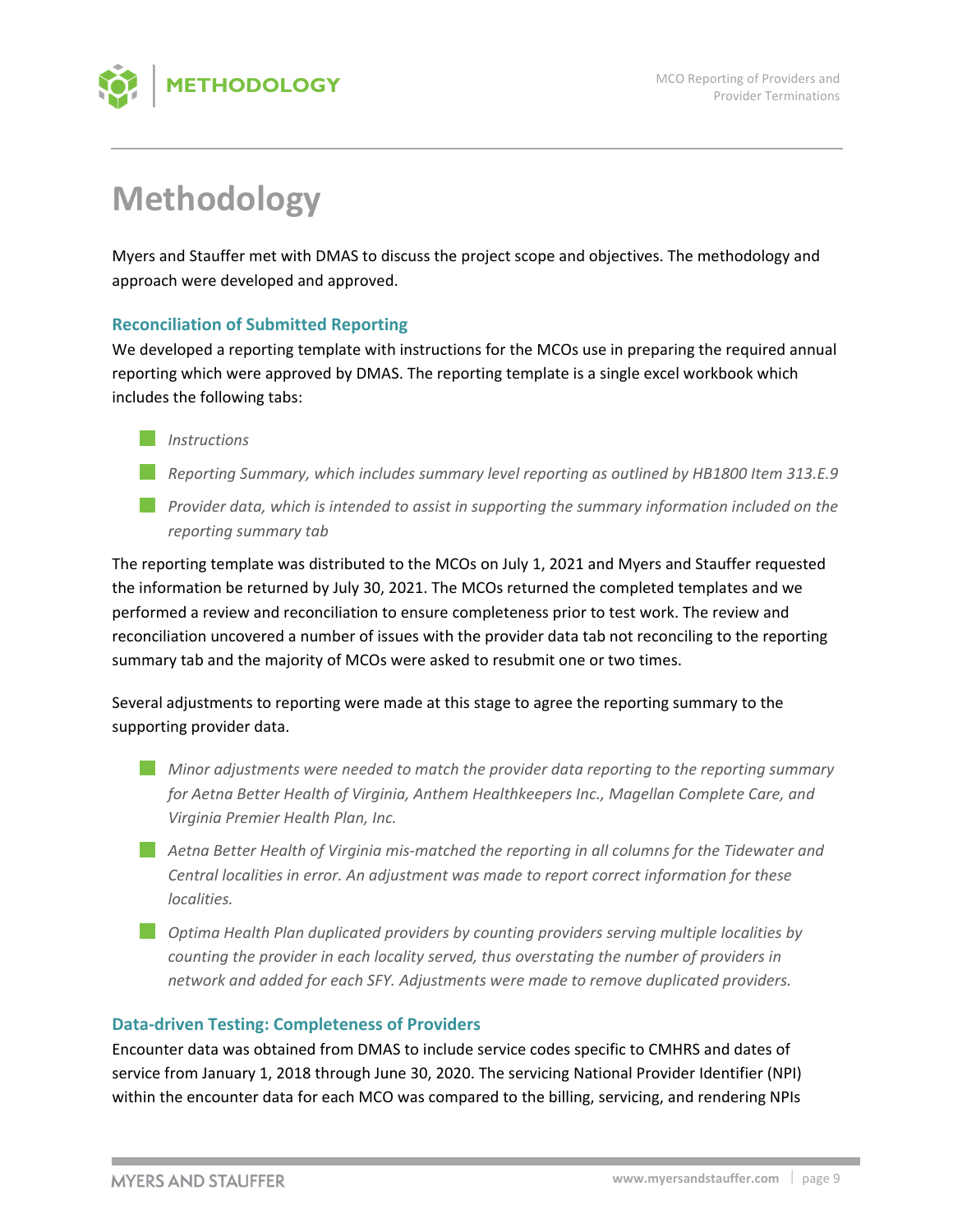

within the provider data reported by the MCOs. Any providers found within the encounter data that were missing from the submitted provider data were sent to the MCOs for explanation.

#### Discrepancies were found to be caused by:

- *Out of network providers included in the encounter data requiring no adjustments.*
- *Aetna Better Health of Virginia excluded certain CMHRS service codes from their submitted provider data. They supplied provider data for the excluded service codes for inclusion in the reporting summary.*
- *Magellan Complete Care pulled providers using internal sub designations rather than service codes defined as CMHRS within the provider manual and managed care technical manual. They supplied provider data for the additional providers identified utilizing service codes.*
- *Optima Health Plan erroneously excluded 51 CMHRS providers from their submitted provider data due to various reasons including provider statuses of "In Progress" versus "Approved". They subsequently supplied provider data for the excluded service codes for inclusion in the reporting summary.*

## **Data‐driven Testing: Accuracy of Localities**

The MCOs were asked to assign a primary locality served by each provider on the provider data tab. Locality codes used are defined in the MCO contract and are consistent with Virginia Federal Information Processing Standards (FIPS) codes. Each locality code has an associated major locality. For example locality 810, Virginia Beach, is associated with the major locality of Tidewater. The rendering provider zip code included within the submitted provider data was used to confirm the major locality reported by the MCO.

#### Discrepancies were found to be caused by:

- *Some MCOs reported out of state providers. All out of state providers were within border states and the major locality was reasonable given the location of the provider. No adjustments were made for out of state providers.*
- *Many MCOs reported numerous locality codes associated with each provider. If the MCO was unable to identify which locality is primarily used to group the providers into major localities, the first code listed was used. For Anthem Healthkeepers Inc. and Optima Health Plan, the rendering provider zip code provided a different major locality for a material number of providers. Adjustments were made to group these providers into major localities using the rendering provider zip code.*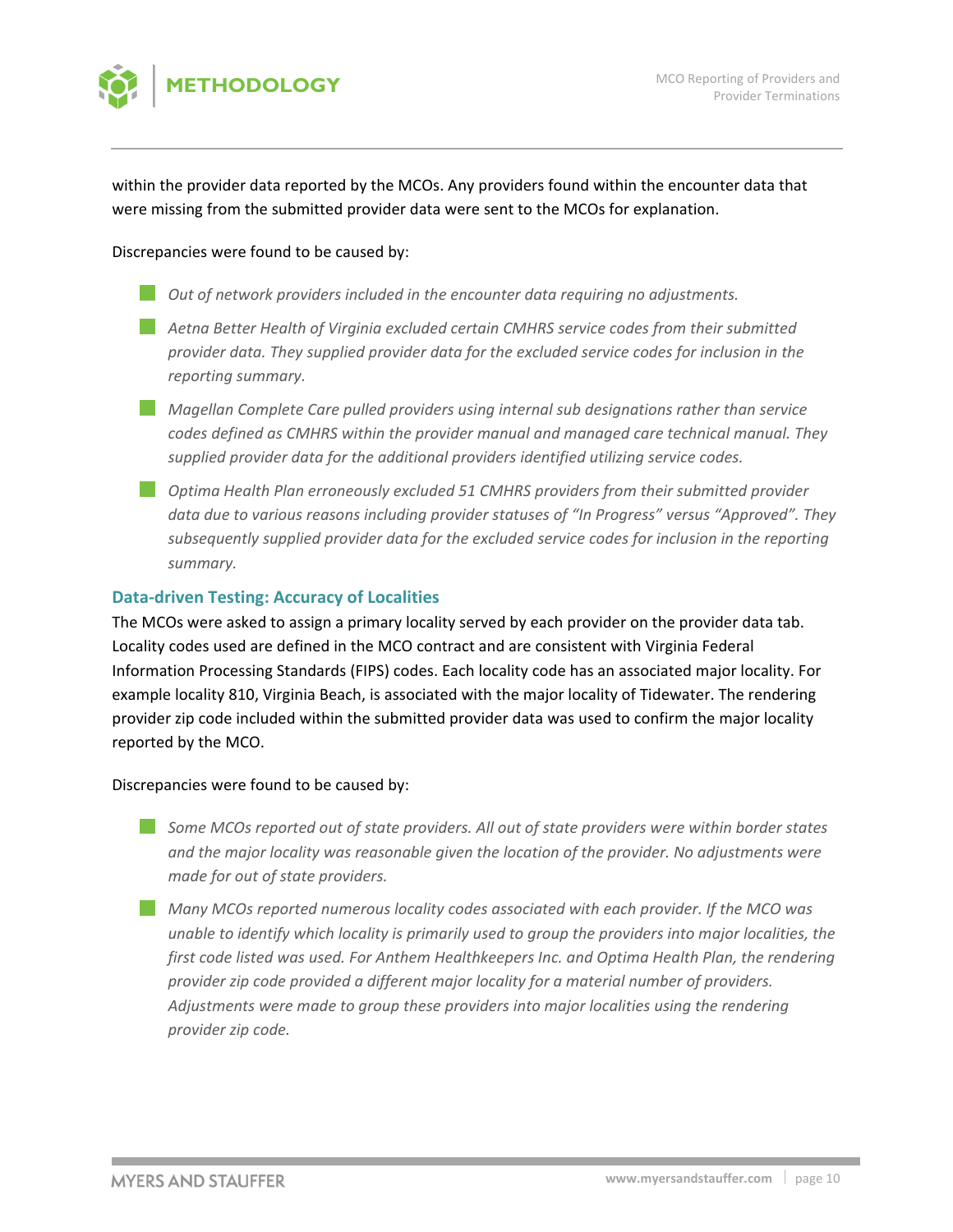

## **Data‐driven Testing: Members Served by Terminated Providers**

The MCOs were asked to provide a count of Virginia Medicaid members served for each terminated provider. The rendering NPI per the provider data reported by the MCO was utilized to count unique Medicaid member IDs within the encounter data for that NPI. A six month look‐back period was used for the purposes of this comparison. For example, if a provider was terminated on August 1, 2018, members with dates of service from February 1, 2018 through August 1, 2018 were counted.

Minor discrepancies were accepted as reasonable. After confirming the logic utilized by the MCO in counting members served at the time of termination, we determined the logic utilized by the MCOs resulted in consistent reporting.

#### Discrepancies were found to be caused by:

*Anthem Healthkeepers Inc. and Virginia Premier Health Plan, Inc. had a small number of terminated providers with material differences in members served at the time of termination per the CMHRS encounter data provided by the Department and Virginia Premier's reporting. Member counts were adjusted to the correct information.*

#### **Sampling**

A sample of 30 providers (15 active and 15 terminated) from each MCO report was selected for additional testing. Active providers were selected randomly as the MCOs did not include a count of members served for active providers. For each terminated sample set, we selected 5 samples representing the largest number of Medicaid members served at the time of termination and the remaining 10 were selected randomly. For active and terminated providers sampled, we ensured they provided CMHRS through comparison to the encounter data and review of provider specialty and taxonomy codes. We did not confirm whether the termination was with or without cause as the MCOs did not report any with cause provider terminations.

There were no findings resulting from sampling.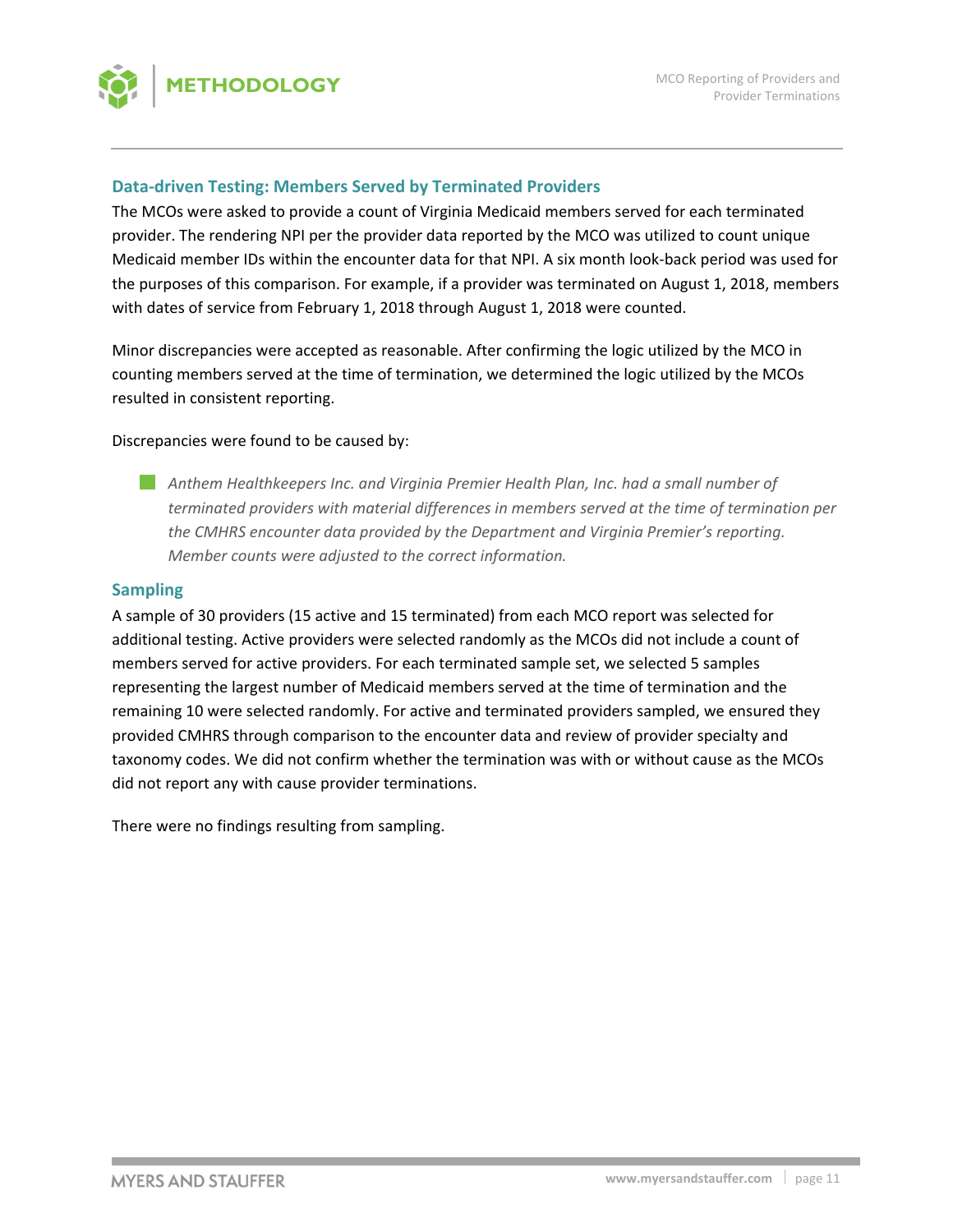

# **MCO Results**

This section of the report provides findings specific to each MCO. The members served by terminated providers specific to each MCO are reported below. Overall, the MCOs terminated 627 providers serving 9,146 members. Statewide there were 5,258 CMHRS providers at June 30, 2020 and 105,149 members enrolled in an MCO and utilizing CMHRS during the reporting period.

# **Aetna Better Health of Virginia**

There were 15,142 unique Medicaid members enrolled in Aetna Better Health of Virginia (Aetna) and utilizing CMHRS during the reporting period.

## **As Submitted Reporting Summary**

| 2018 to 2019 data       |                                                             |                                                                          | <b>Without Cause Provider</b><br><b>Terminations SFY</b><br>6/30/2019 * |                                                              |                                                                            |
|-------------------------|-------------------------------------------------------------|--------------------------------------------------------------------------|-------------------------------------------------------------------------|--------------------------------------------------------------|----------------------------------------------------------------------------|
| <b>Locality</b>         | # of<br><b>Providers</b><br>in Network<br>as of<br>7/1/2018 | # of<br><b>Terminated</b><br><b>Providers</b><br>(Percent<br>Terminated) | # of<br><b>Members</b><br>Served at<br>time of<br><b>Termination</b>    | # of<br><b>Providers</b><br>Added<br>during SFY<br>6/30/2019 | # of<br><b>Providers in</b><br><b>Network as</b><br><b>of</b><br>6/30/2019 |
| Tidewater               | 193                                                         | $2(1.0\%)$                                                               | 2                                                                       | 98                                                           | 289                                                                        |
| Central                 | 90                                                          | 2(2.2%)                                                                  | 2                                                                       | 32                                                           | 120                                                                        |
| Northern/Winchester     | 55                                                          | $0(0\%)$                                                                 | $\Omega$                                                                | 23                                                           | 78                                                                         |
| Western/Charlottesville | 58                                                          | $0(0\%)$                                                                 | 0                                                                       | 18                                                           | 76                                                                         |
| Roanoke/Alleghany       | 40                                                          | $0(0\%)$                                                                 | $\Omega$                                                                | 12                                                           | 52                                                                         |
| Southwest               | 29                                                          | $0(0\%)$                                                                 | 0                                                                       | 3                                                            | 32                                                                         |
| <b>Totals</b>           | 465                                                         | 4 (0.9%)                                                                 | 4                                                                       | 186                                                          | 647                                                                        |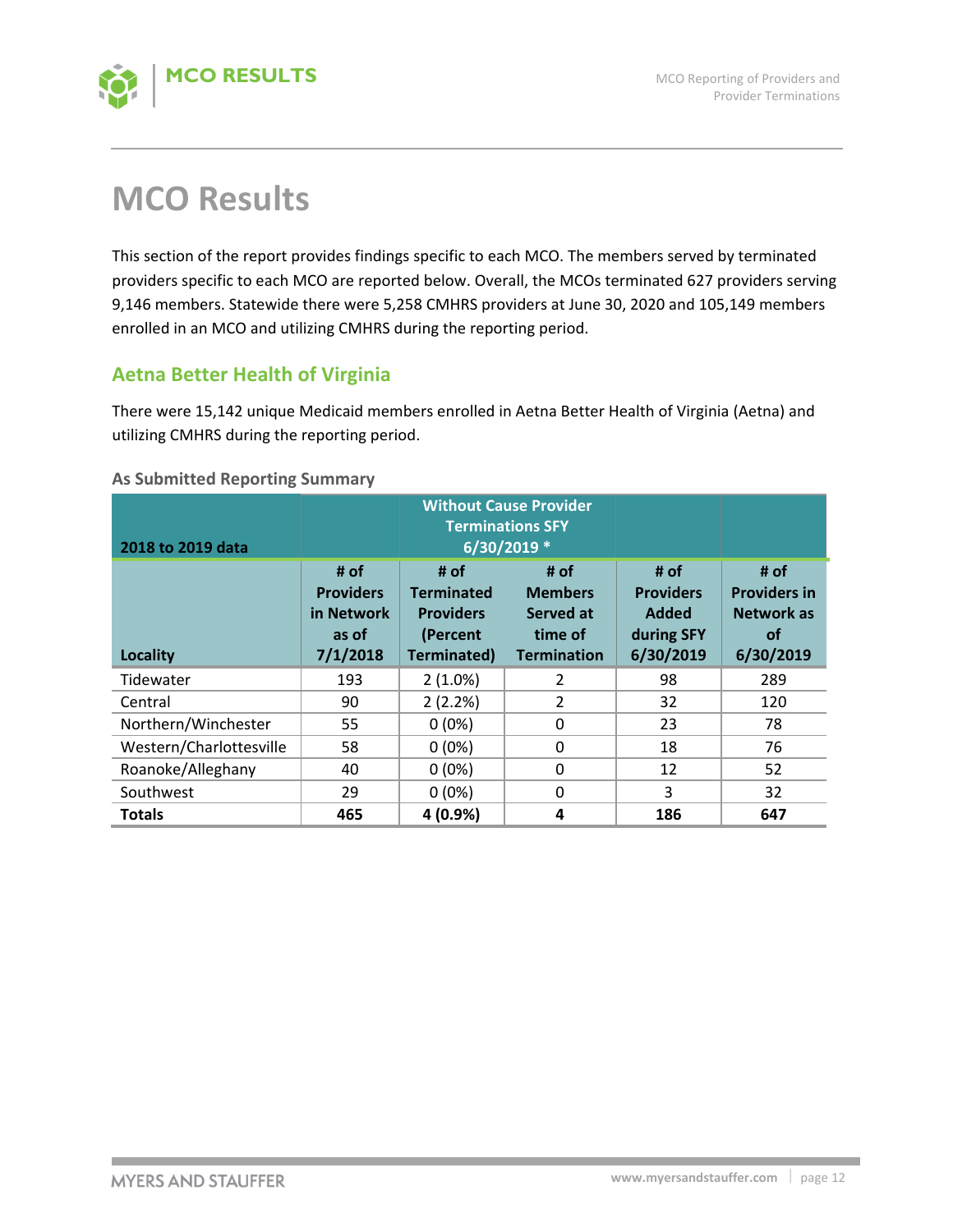

| 2019 to 2020 data       |                                                             | <b>Without Cause Provider</b><br><b>Terminations SFY</b><br>6/30/2020 *  |                                                                      |                                                                     |                                                                     |
|-------------------------|-------------------------------------------------------------|--------------------------------------------------------------------------|----------------------------------------------------------------------|---------------------------------------------------------------------|---------------------------------------------------------------------|
| Locality                | # of<br><b>Providers</b><br>in Network<br>as of<br>7/1/2019 | # of<br><b>Terminated</b><br><b>Providers</b><br>(Percent<br>Terminated) | # of<br><b>Members</b><br>Served at<br>time of<br><b>Termination</b> | # of<br><b>Providers</b><br><b>Added</b><br>during SFY<br>6/30/2020 | # of<br><b>Providers in</b><br>Network as<br><b>of</b><br>6/30/2020 |
| Tidewater               | 289                                                         | 39 (13.5%)                                                               | 386                                                                  | 33                                                                  | 283                                                                 |
| Central                 | 120                                                         | 12 (10.0%)                                                               | 69                                                                   | 33                                                                  | 141                                                                 |
| Northern/Winchester     | 78                                                          | 5(6.4%)                                                                  | 29                                                                   | 39                                                                  | 112                                                                 |
| Western/Charlottesville | 76                                                          | 2(2.6%)                                                                  | 2                                                                    | 9                                                                   | 83                                                                  |
| Roanoke/Alleghany       | 52                                                          | $0(0\%)$                                                                 | 0                                                                    | 10                                                                  | 62                                                                  |
| Southwest               | 32                                                          | $1(3.1\%)$                                                               | $\Omega$                                                             | 4                                                                   | 35                                                                  |
| <b>Totals</b>           | 647                                                         | 59 (9.1%)                                                                | 486                                                                  | 128                                                                 | 716                                                                 |

\* No With Cause provider terminations were reported by the MCO

#### **Reconciliation of Submitted Reporting**

- *Aetna mis‐matched the reporting in all columns for the Tidewater and Central localities in error. An adjustment was made to report correct information for these localities.*
- *Minor adjustments were needed to match the provider data reporting to the reporting summary. This resulted in eight providers removed from the number of providers in network as of 7/1/2018, three providers removed from the number of providers added during State Fiscal Year (SFY) 6/30/2019, two members added to the number of members served at the time of termination for without cause provider terminations during SFY 6/30/2020, and two providers removed from the number of providers added during SFY 6/30/2020.*

#### **Data‐driven Testing: Completeness of Providers**

*There were 103 providers found within the CMHRS encounter data provided by the Department that were not included within Aetna's reporting. Many of these were identified by Aetna as out‐ of‐network providers, however 19 were in‐network. Aetna provided the information to include these providers within reporting. This resulted in 17 providers added to the number of providers in network as of 7/1/2018, 4 providers serving 2 members added to the number of without cause provider terminations during SFY 6/30/2019, 2 providers added to the number of providers added during State Fiscal Year (SFY) 6/30/2019, and 12 providers serving 53 members added to the number of without cause provider terminations during SFY 6/30/2020.*

## **Data‐driven Testing: Accuracy of Localities**

*No issues were identified within Aetna's reporting as a result of this testing.*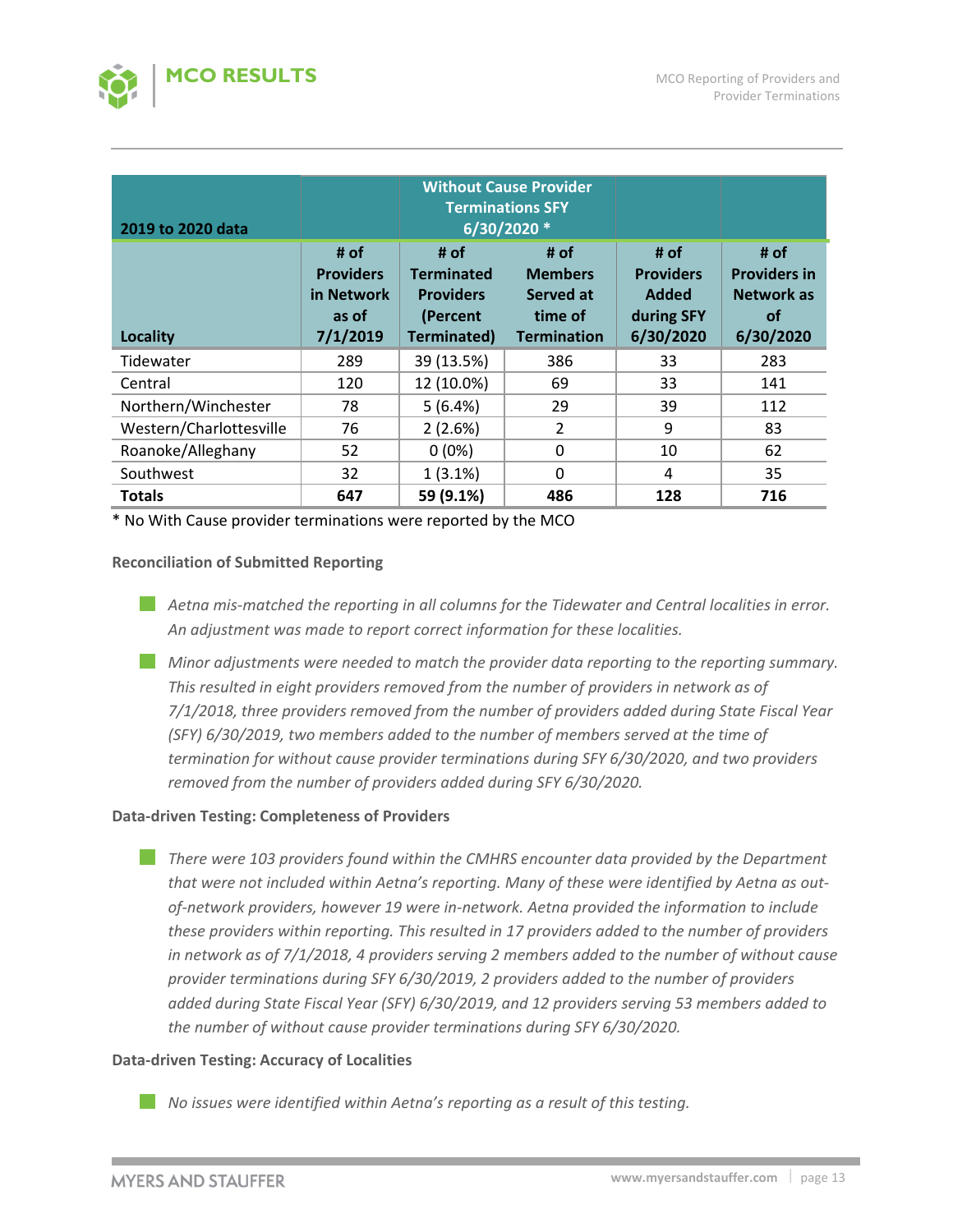

#### **Data‐driven Testing: Members Served by Terminated Providers**

*There were five terminated providers with material differences in members served at the time of* И. *termination per the CMHRS encounter data provided by the Department and Aetna's reporting. Aetna was not able to determine the cause of the difference for three terminated providers and for the remaining two terminated providers identified the difference was due to an internal reporting error. This resulted in 46 members added to the number of members served at the time of termination for without cause provider terminations during SFY 6/30/2019 and 43 members added to the number of members served at the time of termination for without cause provider terminations during SFY 6/30/2020.*

#### **Sampling**

H. *There were no findings resulting from sampling.*

#### **Adjusted Reporting Summary**

| <b>Adjusted 2018 to 2019</b><br>data | <b>Without Cause Provider</b><br><b>Terminations SFY</b><br>6/30/2019 * |                                                                                 |                                                                      |                                                              |                                                                            |  |  |
|--------------------------------------|-------------------------------------------------------------------------|---------------------------------------------------------------------------------|----------------------------------------------------------------------|--------------------------------------------------------------|----------------------------------------------------------------------------|--|--|
| Locality                             | # of<br><b>Providers</b><br>in Network<br>as of<br>7/1/2018             | # of<br><b>Terminated</b><br><b>Providers</b><br>(Percent<br><b>Terminated)</b> | # of<br><b>Members</b><br>Served at<br>time of<br><b>Termination</b> | # of<br><b>Providers</b><br>Added<br>during SFY<br>6/30/2019 | # of<br><b>Providers in</b><br><b>Network as</b><br><b>of</b><br>6/30/2019 |  |  |
| Tidewater                            | 92                                                                      | 3(3.3%)                                                                         | 46                                                                   | 32                                                           | 121                                                                        |  |  |
| Central                              | 190                                                                     | $4(2.1\%)$                                                                      | 6                                                                    | 98                                                           | 284                                                                        |  |  |
| Northern/Winchester                  | 57                                                                      | 1(1.8%)                                                                         | $\mathbf{0}$                                                         | 23                                                           | 79                                                                         |  |  |
| Western/Charlottesville              | 58                                                                      | $0(0\%)$                                                                        | 0                                                                    | 18                                                           | 76                                                                         |  |  |
| Roanoke/Alleghany                    | 41                                                                      | $0(0\%)$                                                                        | $\mathbf{0}$                                                         | 11                                                           | 52                                                                         |  |  |
| Southwest                            | 36                                                                      | $0(0\%)$                                                                        | $\mathbf{0}$                                                         | 3                                                            | 39                                                                         |  |  |
| <b>Totals</b>                        | 474                                                                     | 8(1.7%)                                                                         | 52                                                                   | 185                                                          | 651                                                                        |  |  |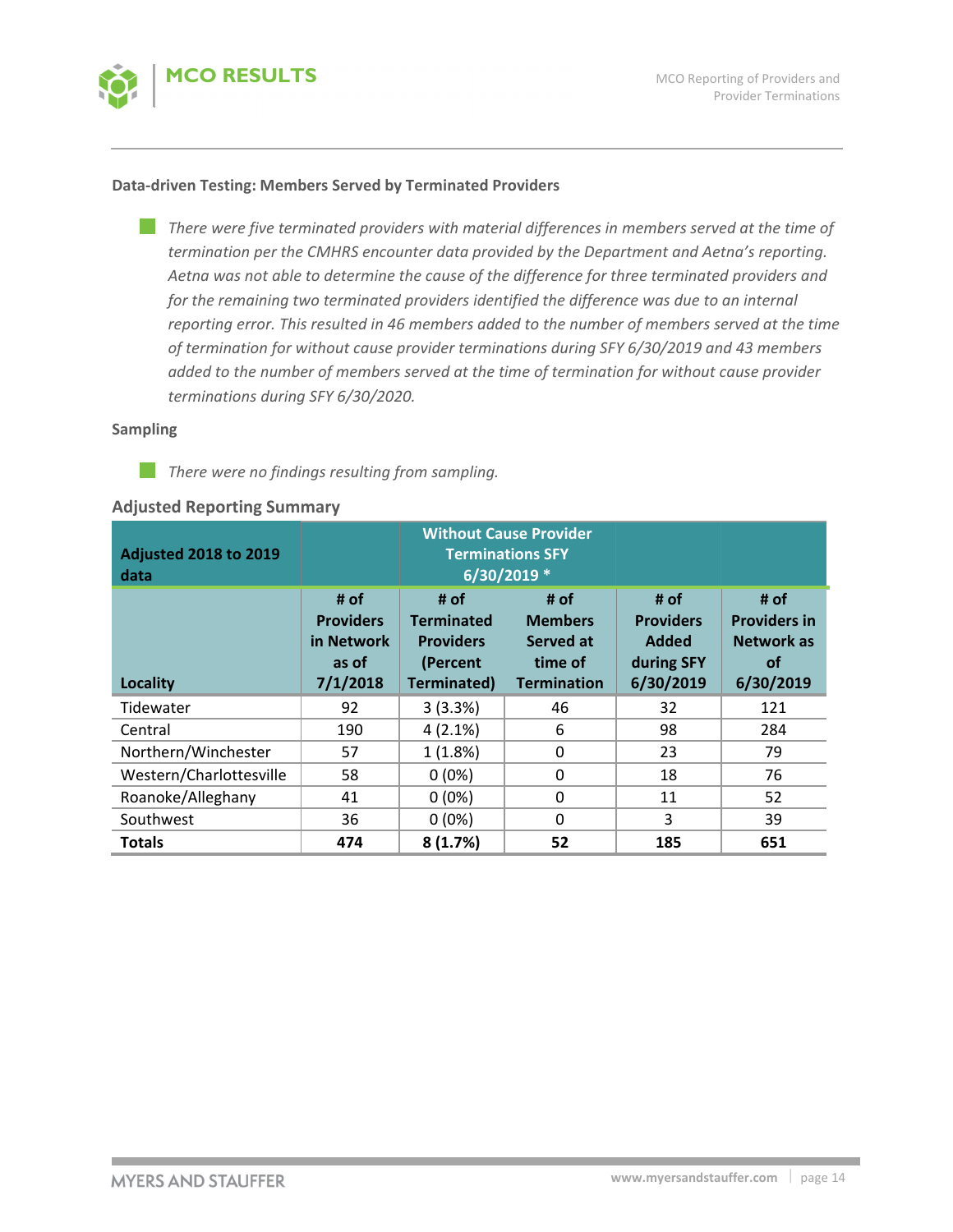

| <b>Adjusted 2019 to 2020</b><br>data | <b>Without Cause Provider</b><br><b>Terminations SFY</b><br>6/30/2020 * |                                                                          |                                                                      |                                                                     |                                                                     |  |
|--------------------------------------|-------------------------------------------------------------------------|--------------------------------------------------------------------------|----------------------------------------------------------------------|---------------------------------------------------------------------|---------------------------------------------------------------------|--|
| Locality                             | # of<br><b>Providers</b><br>in Network<br>as of<br>7/1/2019             | # of<br><b>Terminated</b><br><b>Providers</b><br>(Percent<br>Terminated) | # of<br><b>Members</b><br>Served at<br>time of<br><b>Termination</b> | # of<br><b>Providers</b><br><b>Added</b><br>during SFY<br>6/30/2020 | # of<br><b>Providers in</b><br>Network as<br><b>of</b><br>6/30/2020 |  |
| Tidewater                            | 121                                                                     | 13 (10.7%)                                                               | 73                                                                   | 33                                                                  | 141                                                                 |  |
| Central                              | 284                                                                     | 39 (13.7%)                                                               | 427                                                                  | 31                                                                  | 276                                                                 |  |
| Northern/Winchester                  | 79                                                                      | 5(6.3%)                                                                  | 33                                                                   | 39                                                                  | 113                                                                 |  |
| Western/Charlottesville              | 76                                                                      | 4(5.3%)                                                                  | 50                                                                   | 9                                                                   | 81                                                                  |  |
| Roanoke/Alleghany                    | 52                                                                      | 2(3.8%)                                                                  | 1                                                                    | 10                                                                  | 60                                                                  |  |
| Southwest                            | 39                                                                      | 8(20.5%)                                                                 | 0                                                                    | 4                                                                   | 35                                                                  |  |
| <b>Totals</b>                        | 651                                                                     | 71 (10.9%)                                                               | 584                                                                  | 126                                                                 | 706                                                                 |  |

\* No With Cause provider terminations were reported by the MCO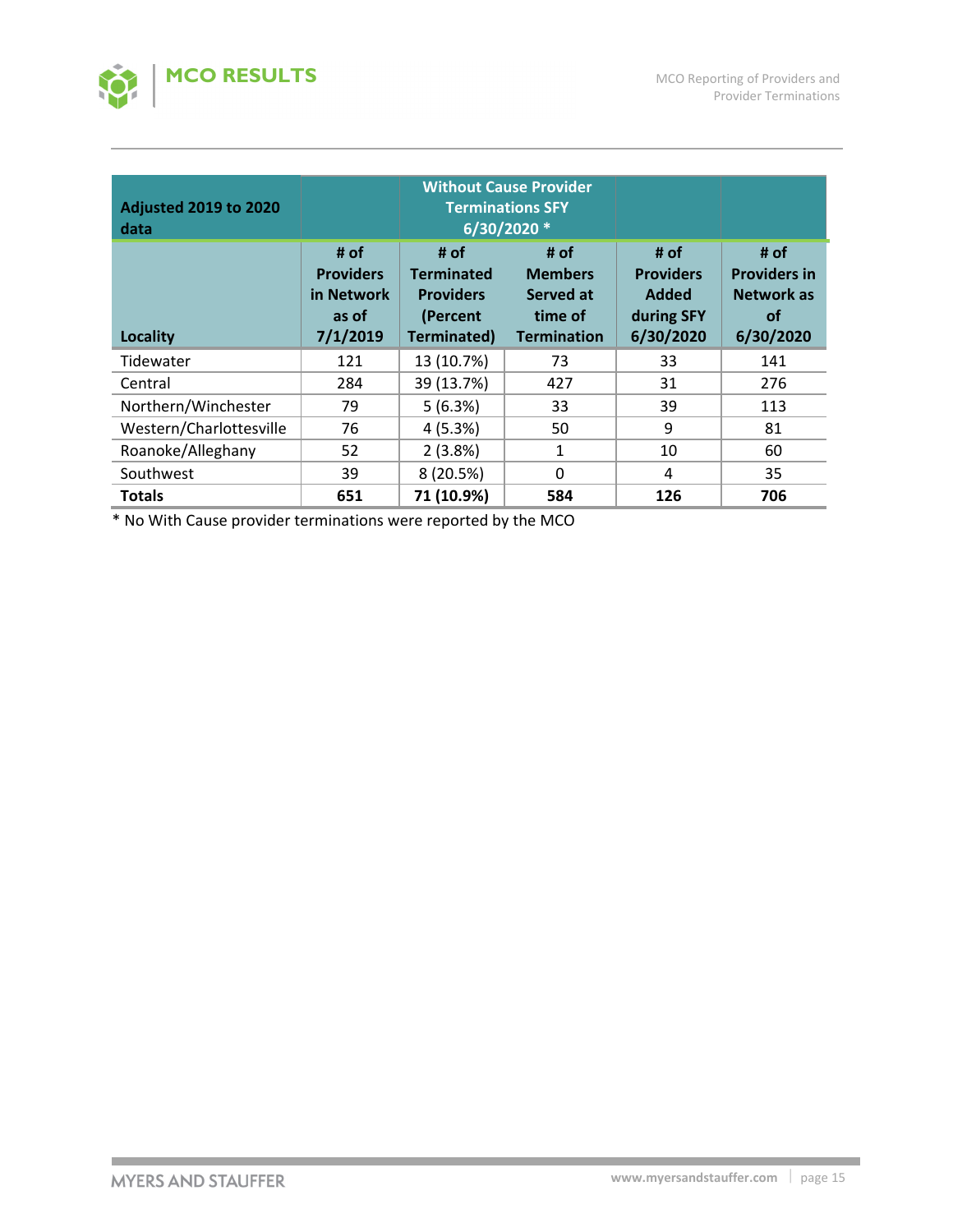

# **Anthem Healthkeepers Inc.**

There were 27,433 unique Medicaid members enrolled in Anthem Healthkeepers Inc. (Anthem) and utilizing CMHRS during the reporting period.

## **As Submitted Reporting Summary**

| 2018 to 2019 data       |                                                             | <b>Without Cause Provider</b><br><b>Terminations SFY</b>                        |                                                                                            |                                                                     |                                                                     |
|-------------------------|-------------------------------------------------------------|---------------------------------------------------------------------------------|--------------------------------------------------------------------------------------------|---------------------------------------------------------------------|---------------------------------------------------------------------|
| <b>Locality</b>         | # of<br><b>Providers</b><br>in Network<br>as of<br>7/1/2018 | # of<br><b>Terminated</b><br><b>Providers</b><br>(Percent<br><b>Terminated)</b> | 6/30/2019 *<br># of<br><b>Members</b><br><b>Served at</b><br>time of<br><b>Termination</b> | # of<br><b>Providers</b><br><b>Added</b><br>during SFY<br>6/30/2019 | # of<br><b>Providers in</b><br><b>Network as</b><br>of<br>6/30/2019 |
| Tidewater               | 110                                                         | $0(0\%)$                                                                        | 0                                                                                          | 8                                                                   | 118                                                                 |
| Central                 | 244                                                         | 0(0%)                                                                           | $\mathbf 0$                                                                                | 15                                                                  | 259                                                                 |
| Northern/Winchester     | 157                                                         | $0(0\%)$                                                                        | 0                                                                                          | 4                                                                   | 161                                                                 |
| Western/Charlottesville | 64                                                          | 0(0%)                                                                           | $\mathbf 0$                                                                                | 5                                                                   | 69                                                                  |
| Roanoke/Alleghany       | 78                                                          | $0(0\%)$                                                                        | $\overline{0}$                                                                             | 4                                                                   | 82                                                                  |
| Southwest               | 48                                                          | 0(0%)                                                                           | $\mathbf 0$                                                                                | 4                                                                   | 52                                                                  |
| <b>Totals</b>           | 701                                                         | 0(0%)                                                                           | $\mathbf 0$                                                                                | 40                                                                  | 741                                                                 |
|                         |                                                             |                                                                                 |                                                                                            |                                                                     |                                                                     |
| 2019 to 2020 data       |                                                             |                                                                                 | <b>Without Cause Provider</b><br><b>Terminations SFY</b><br>6/30/2020 *                    |                                                                     |                                                                     |
| <b>Locality</b>         | # of<br><b>Providers</b><br>in Network<br>as of<br>7/1/2019 | # of<br><b>Terminated</b><br><b>Providers</b><br>(Percent<br><b>Terminated)</b> | # of<br><b>Members</b><br><b>Served at</b><br>time of<br><b>Termination</b>                | # of<br><b>Providers</b><br><b>Added</b><br>during SFY<br>6/30/2020 | # of<br><b>Providers in</b><br><b>Network as</b><br>of<br>6/30/2020 |
| Tidewater               | 118                                                         | 14 (11.9%)                                                                      | 430                                                                                        | 4                                                                   | 108                                                                 |
| Central                 | 259                                                         | 33 (12.7%)                                                                      | 385                                                                                        | 3                                                                   | 229                                                                 |
| Northern/Winchester     | 161                                                         | 18 (11.2%)                                                                      | 265                                                                                        | 19                                                                  | 162                                                                 |
| Western/Charlottesville | 69                                                          | $1(1.4\%)$                                                                      | $\mathbf{1}$                                                                               | $\mathbf{1}$                                                        | 69                                                                  |
| Roanoke/Alleghany       | 82                                                          | 5(6.1%)                                                                         | 9                                                                                          | 0                                                                   | 77                                                                  |
| Southwest               | 52                                                          | 7(13.5%)                                                                        | 218                                                                                        | 0                                                                   | 45                                                                  |

\* No With Cause provider terminations were reported by the MCO

## **Reconciliation of Submitted Reporting**

*Minor adjustments were needed to Anthem's as‐submitted reporting summary to match the provider data reporting to the reporting summary. This resulted in three providers removed from the number of providers in network as of 7/1/2018, one provider removed from the number of*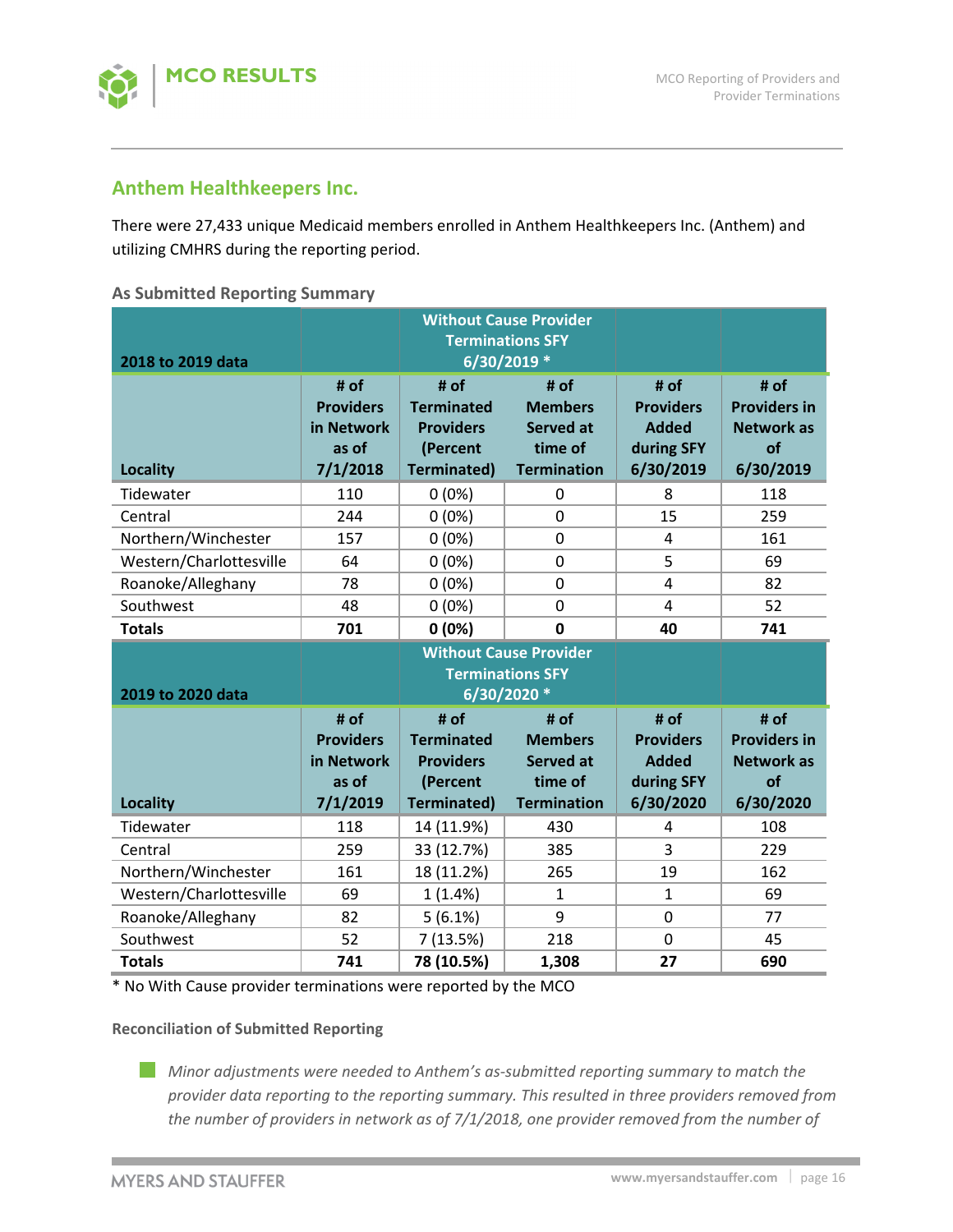

*without cause provider terminations during 6/30/2020, and one provider removed from the number of providers added during SFY 6/30/2020.* 

## **Data‐driven Testing: Completeness of Providers**

*No issues were identified within Anthem's reporting as a result of this testing.*

#### **Data‐driven Testing: Accuracy of Localities**

*Anthem assigned localities using the county and city of each provider and mapping those to regions. The rendering provider zip code provided a different major locality for 63 providers in network as of 7/1/2018, 6 providers added during SFY 6/30/2019, and 1 provider serving 13 members terminated during 6/30/2020. These providers were reclassified to the correct locality using the rendering provider zip code.*

# **Data‐driven Testing: Members Served by Terminated Providers**

*No issues were identified within Anthem's reporting as a result of this testing.*

#### **Sampling**

*There were no findings resulting from sampling.*

| <b>Adjusted 2018 to 2019</b><br>data |                                                             | <b>Without Cause Provider</b><br><b>Terminations SFY</b><br>6/30/2019 *         |                                                                      |                                                              |                                                                            |
|--------------------------------------|-------------------------------------------------------------|---------------------------------------------------------------------------------|----------------------------------------------------------------------|--------------------------------------------------------------|----------------------------------------------------------------------------|
| <b>Locality</b>                      | # of<br><b>Providers</b><br>in Network<br>as of<br>7/1/2018 | # of<br><b>Terminated</b><br><b>Providers</b><br>(Percent<br><b>Terminated)</b> | # of<br><b>Members</b><br>Served at<br>time of<br><b>Termination</b> | # of<br><b>Providers</b><br>Added<br>during SFY<br>6/30/2019 | # of<br><b>Providers in</b><br><b>Network as</b><br><b>of</b><br>6/30/2019 |
| Tidewater                            | 110                                                         | $0(0\%)$                                                                        | $\Omega$                                                             | 8                                                            | 118                                                                        |
| Central                              | 228                                                         | $0(0\%)$                                                                        | 0                                                                    | 13                                                           | 241                                                                        |
| Northern/Winchester                  | 180                                                         | $0(0\%)$                                                                        | $\Omega$                                                             | 3                                                            | 183                                                                        |
| Western/Charlottesville              | 69                                                          | $0(0\%)$                                                                        | 0                                                                    | 9                                                            | 78                                                                         |
| Roanoke/Alleghany                    | 69                                                          | $0(0\%)$                                                                        | $\Omega$                                                             | 7                                                            | 76                                                                         |
| Southwest                            | 42                                                          | $0(0\%)$                                                                        | $\mathbf 0$                                                          | $\Omega$                                                     | 42                                                                         |
| <b>Totals</b>                        | 698                                                         | 0(0%)                                                                           | $\mathbf 0$                                                          | 40                                                           | 738                                                                        |

## **Adjusted Reporting Summary**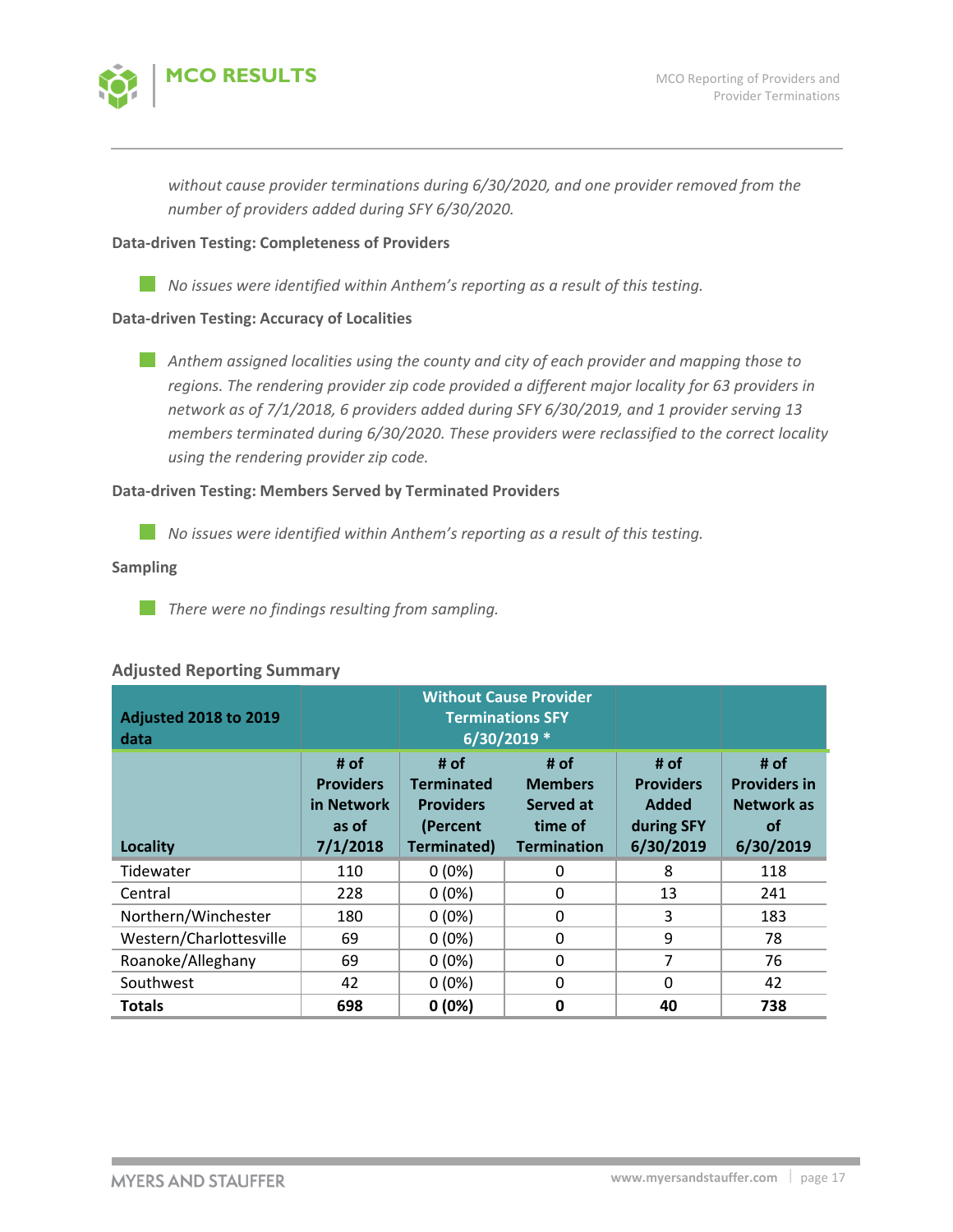

| <b>Adjusted 2019 to 2020</b><br>data |                                                             | <b>Without Cause Provider</b><br><b>Terminations SFY</b><br>6/30/2020 *  |                                                                      |                                                              |                                                                     |
|--------------------------------------|-------------------------------------------------------------|--------------------------------------------------------------------------|----------------------------------------------------------------------|--------------------------------------------------------------|---------------------------------------------------------------------|
| <b>Locality</b>                      | # of<br><b>Providers</b><br>in Network<br>as of<br>7/1/2019 | # of<br><b>Terminated</b><br><b>Providers</b><br>(Percent<br>Terminated) | # of<br><b>Members</b><br>Served at<br>time of<br><b>Termination</b> | # of<br><b>Providers</b><br>Added<br>during SFY<br>6/30/2020 | # of<br><b>Providers in</b><br>Network as<br><b>of</b><br>6/30/2020 |
| Tidewater                            | 118                                                         | 14 (11.9%)                                                               | 430                                                                  | 3                                                            | 107                                                                 |
| Central                              | 241                                                         | 31 (12.9%)                                                               | 372                                                                  | $\overline{2}$                                               | 212                                                                 |
| Northern/Winchester                  | 183                                                         | 19 (10.4%)                                                               | 278                                                                  | 19                                                           | 183                                                                 |
| Western/Charlottesville              | 78                                                          | 1(1.3%)                                                                  | 1                                                                    | $\overline{2}$                                               | 79                                                                  |
| Roanoke/Alleghany                    | 76                                                          | 5(6.6%)                                                                  | 9                                                                    | 0                                                            | 71                                                                  |
| Southwest                            | 42                                                          | 7(16.7%)                                                                 | 218                                                                  | $\Omega$                                                     | 35                                                                  |
| <b>Totals</b>                        | 738                                                         | 77 (10.4%)                                                               | 1,308                                                                | 26                                                           | 687                                                                 |

\* No With Cause provider terminations were reported by the MCO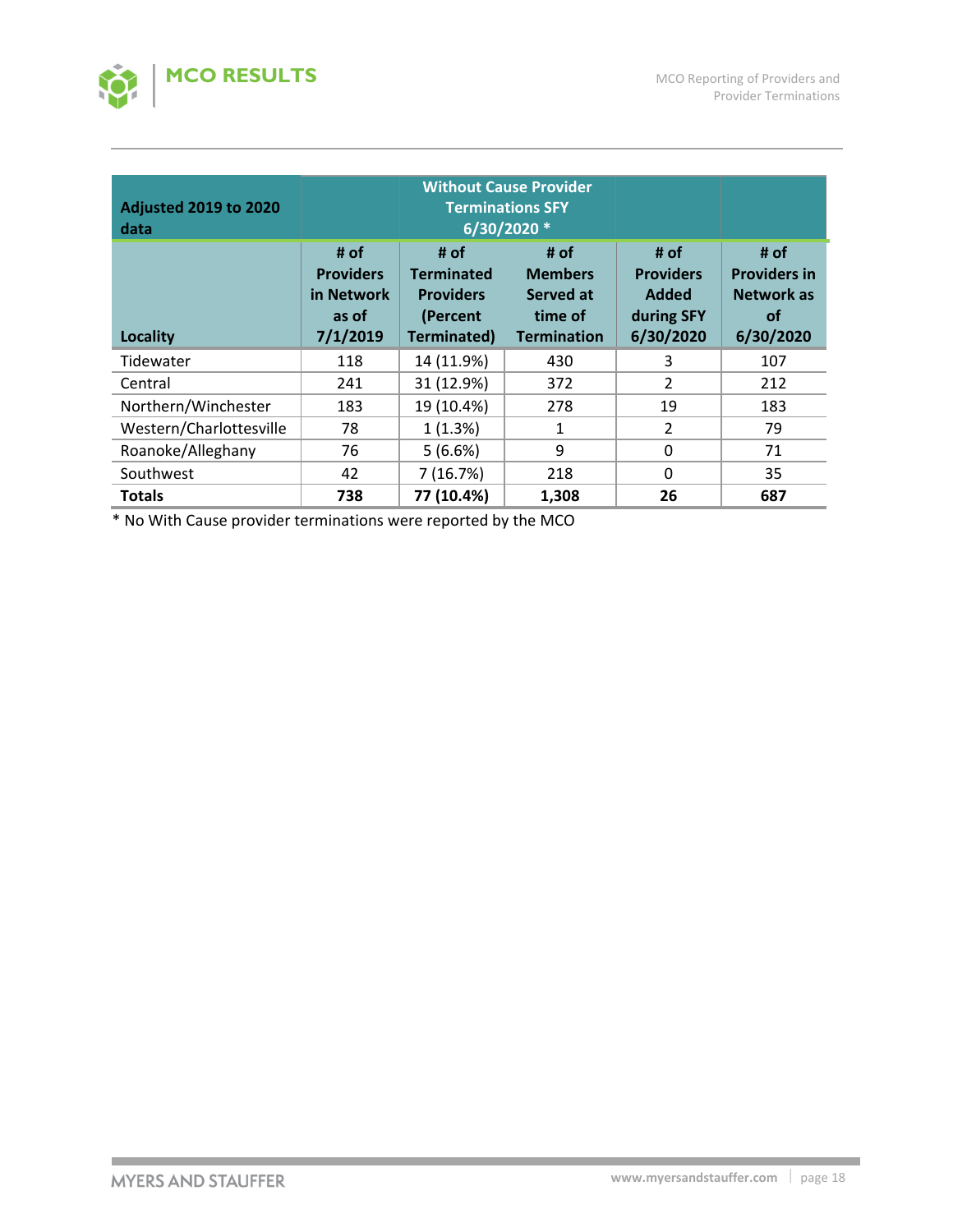



# **Magellan Complete Care**

Magellan Complete Care (Magellan) was acquired by Molina Healthcare, Inc. effective December 31, 2020. There were 10,339 unique Medicaid members enrolled in Magellan and utilizing CMHRS during the reporting period.

## **As Submitted Reporting Summary**

| 2018 to 2019 data<br><b>Locality</b><br>Tidewater | # of<br><b>Providers</b><br>in Network<br>as of<br>7/1/2018<br>219      | # of<br><b>Terminated</b><br><b>Providers</b><br>(Percent<br><b>Terminated)</b><br>21 (9.6%) | 6/30/2019 *<br># of<br><b>Members</b><br><b>Served at</b><br>time of<br><b>Termination</b><br>$\mathcal{P}$ | # of<br><b>Providers</b><br><b>Added</b><br>during SFY<br>6/30/2019<br>36 | # of<br><b>Providers in</b><br><b>Network as</b><br>of<br>6/30/2019<br>234 |  |
|---------------------------------------------------|-------------------------------------------------------------------------|----------------------------------------------------------------------------------------------|-------------------------------------------------------------------------------------------------------------|---------------------------------------------------------------------------|----------------------------------------------------------------------------|--|
| Central                                           | 396                                                                     | 24 (6.1%)                                                                                    | 39                                                                                                          | 51                                                                        | 423                                                                        |  |
| Northern/Winchester                               | 197                                                                     | 43 (21.8%)                                                                                   | 1                                                                                                           | 40                                                                        | 194                                                                        |  |
| Western/Charlottesville                           | 164                                                                     | 7(4.3%)                                                                                      | $\Omega$                                                                                                    | 21                                                                        | 178                                                                        |  |
| Roanoke/Alleghany                                 | 225                                                                     | 24 (10.7%)                                                                                   | 3                                                                                                           | 10                                                                        | 211                                                                        |  |
| Southwest                                         | 160                                                                     | 19 (11.9%)                                                                                   | $\mathbf{1}$                                                                                                | 8                                                                         | 149                                                                        |  |
| <b>Totals</b>                                     | 1,361                                                                   | 138 (10.1%)                                                                                  | 46                                                                                                          | 166                                                                       | 1,389                                                                      |  |
|                                                   | <b>Without Cause Provider</b><br><b>Terminations SFY</b><br>6/30/2020 * |                                                                                              |                                                                                                             |                                                                           |                                                                            |  |
| 2019 to 2020 data                                 |                                                                         |                                                                                              |                                                                                                             |                                                                           |                                                                            |  |
| <b>Locality</b>                                   | # of<br><b>Providers</b><br>in Network<br>as of<br>7/1/2019             | # of<br><b>Terminated</b><br><b>Providers</b><br>(Percent<br><b>Terminated)</b>              | # of<br><b>Members</b><br><b>Served at</b><br>time of<br><b>Termination</b>                                 | # of<br><b>Providers</b><br><b>Added</b><br>during SFY<br>6/30/2020       | # of<br><b>Providers in</b><br><b>Network as</b><br>of<br>6/30/2020        |  |
| Tidewater                                         | 234                                                                     | 23 (9.8%)                                                                                    | 19                                                                                                          | 19                                                                        | 230                                                                        |  |
| Central                                           | 423                                                                     | 51 (12.1%)                                                                                   | 22                                                                                                          | 22                                                                        | 394                                                                        |  |
| Northern/Winchester                               | 194                                                                     | 20 (10.3%)                                                                                   | 5                                                                                                           | 5                                                                         | 179                                                                        |  |
| Western/Charlottesville                           | 178                                                                     | 11 (6.2%)                                                                                    | $\overline{2}$                                                                                              | $\overline{2}$                                                            | 169                                                                        |  |
| Roanoke/Alleghany                                 | 211                                                                     | 6(2.8%)                                                                                      | 5                                                                                                           | 5                                                                         | 210                                                                        |  |
| Southwest                                         | 149                                                                     | 3(2.0%)                                                                                      | $\overline{4}$                                                                                              | 4                                                                         | 150                                                                        |  |

\* No With Cause provider terminations were reported by the MCO

**Reconciliation of Submitted Reporting** 

*Adjustments were needed to Magellan's as‐submitted reporting summary to match the provider data reporting to the reporting summary. This resulted in 82 providers removed from the number*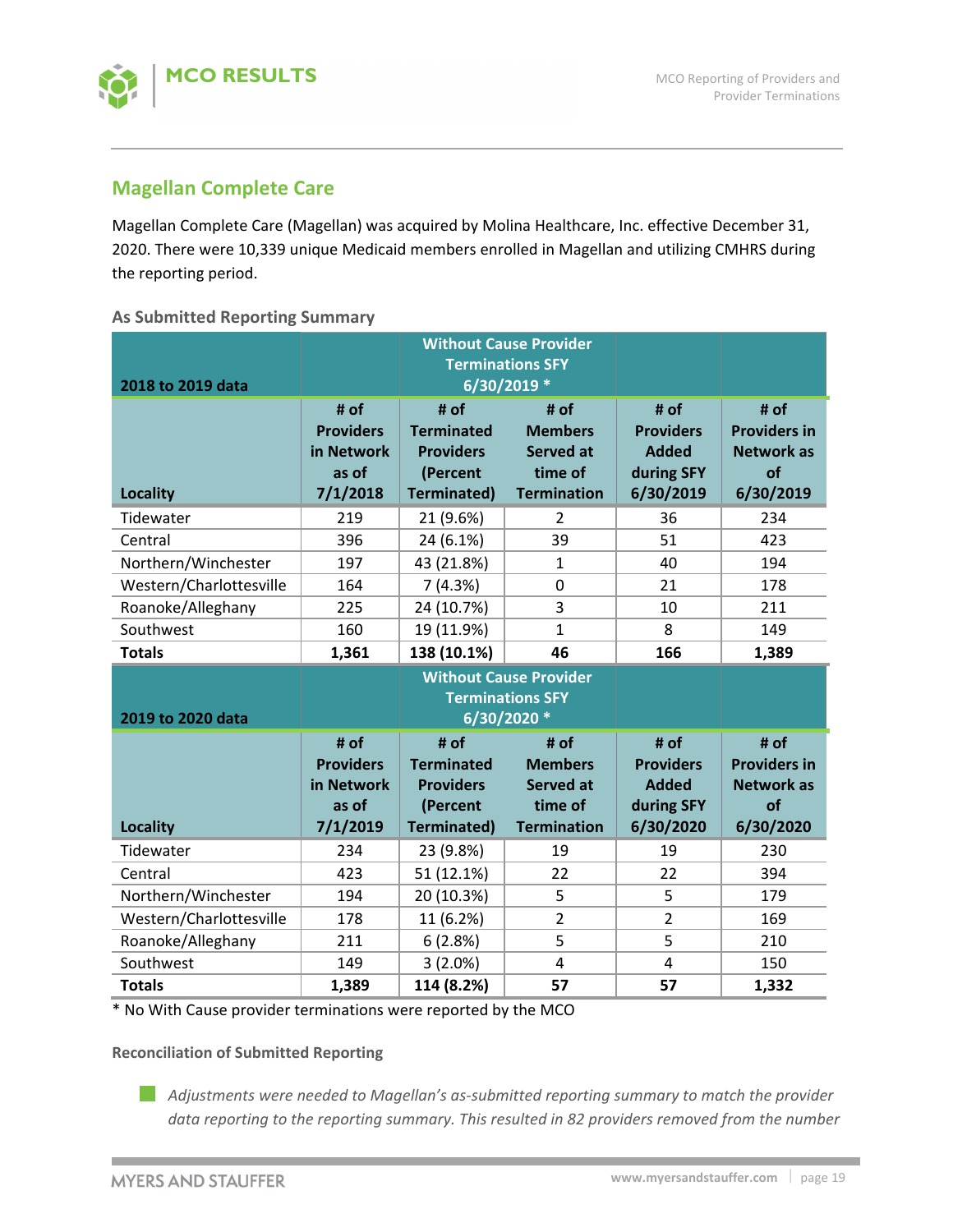

*of providers in network as of 7/1/2018, 20 providers removed from the number of without cause provider terminations during SFY 6/30/2019, 23 providers removed from the number of providers added during SFY 6/30/2019, 6 providers removed and 278 members added to without cause provider terminations during SFY 6/30/2020, and 6 providers removed from the number of providers added during SFY 6/30/2020.* 

### **Data‐driven Testing: Completeness of Providers**

*There were 96 providers found within the CMHRS encounter data provided by the Department that were not included within Magellan's reporting. Magellan identified they pulled submitted providers using internal sub designations rather than service codes defined as CMHRS within the provider manual and managed care technical manual. They supplied provider data for the additional 303 providers identified utilizing service codes.* 

## **Data‐driven Testing: Accuracy of Localities**

*No issues were identified within Magellan's reporting as a result of this testing.*

## **Data‐driven Testing: Members Served by Terminated Providers**

p. *No issues were identified within Magellan's reporting as a result of this testing.*

#### **Sampling**

*There were no findings resulting from sampling.*

## **Adjusted Reporting Summary**

| <b>Adjusted 2018 to 2019</b><br>data | <b>Without Cause Provider</b><br><b>Terminations SFY</b><br>$6/30/2019$ * |                                                                                 |                                                                      |                                                              |                                                                            |
|--------------------------------------|---------------------------------------------------------------------------|---------------------------------------------------------------------------------|----------------------------------------------------------------------|--------------------------------------------------------------|----------------------------------------------------------------------------|
| Locality                             | # of<br><b>Providers</b><br>in Network<br>as of<br>7/1/2018               | # of<br><b>Terminated</b><br><b>Providers</b><br>(Percent<br><b>Terminated)</b> | # of<br><b>Members</b><br>Served at<br>time of<br><b>Termination</b> | # of<br><b>Providers</b><br>Added<br>during SFY<br>6/30/2019 | # of<br><b>Providers in</b><br><b>Network as</b><br><b>of</b><br>6/30/2019 |
| Tidewater                            | 244                                                                       | 22 (9.0%)                                                                       | 2                                                                    | 46                                                           | 268                                                                        |
| Central                              | 413                                                                       | 22 (5.3%)                                                                       | 39                                                                   | 49                                                           | 440                                                                        |
| Northern/Winchester                  | 272                                                                       | 45 (16.5%)                                                                      | 21                                                                   | 63                                                           | 290                                                                        |
| Western/Charlottesville              | 183                                                                       | 7(3.8%)                                                                         | 2                                                                    | 14                                                           | 190                                                                        |
| Roanoke/Alleghany                    | 194                                                                       | 9(4.6%)                                                                         | 3                                                                    | 11                                                           | 196                                                                        |
| Southwest                            | 162                                                                       | 19 (11.7%)                                                                      | 1                                                                    | 11                                                           | 154                                                                        |
| <b>Totals</b>                        | 1,468                                                                     | 124 (8.4%)                                                                      | 68                                                                   | 194                                                          | 1,538                                                                      |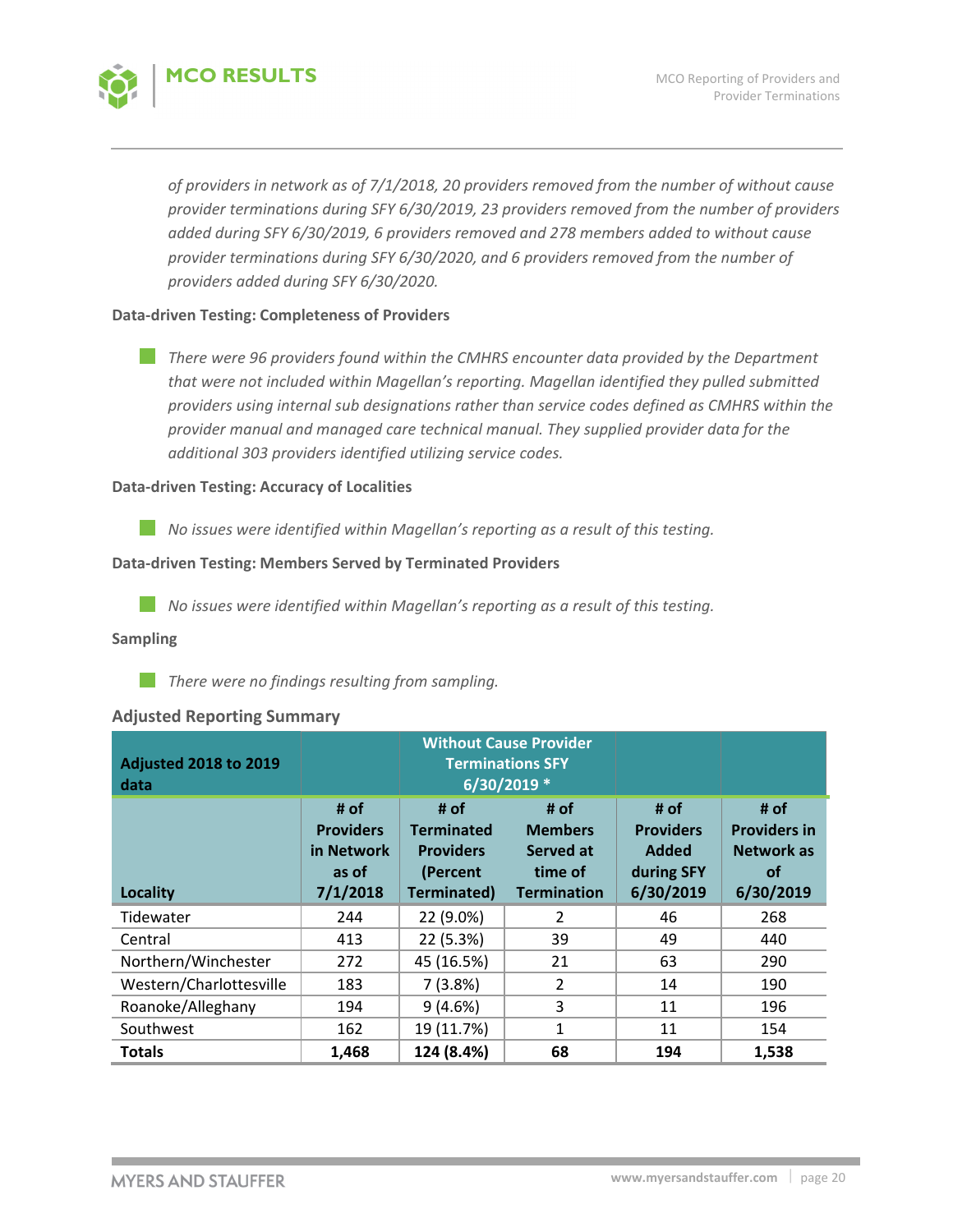

| <b>Adjusted 2019 to 2020</b><br>data | <b>Without Cause Provider</b><br><b>Terminations SFY</b><br>6/30/2020 * |                                                                          |                                                                      |                                                                     |                                                                            |  |
|--------------------------------------|-------------------------------------------------------------------------|--------------------------------------------------------------------------|----------------------------------------------------------------------|---------------------------------------------------------------------|----------------------------------------------------------------------------|--|
| Locality                             | # of<br><b>Providers</b><br>in Network<br>as of<br>7/1/2019             | # of<br><b>Terminated</b><br><b>Providers</b><br>(Percent<br>Terminated) | # of<br><b>Members</b><br>Served at<br>time of<br><b>Termination</b> | # of<br><b>Providers</b><br><b>Added</b><br>during SFY<br>6/30/2020 | # of<br><b>Providers in</b><br><b>Network as</b><br><b>of</b><br>6/30/2020 |  |
| Tidewater                            | 268                                                                     | 23 (8.6%)                                                                | 13                                                                   | 31                                                                  | 276                                                                        |  |
| Central                              | 440                                                                     | 52 (11.8%)                                                               | 283                                                                  | 31                                                                  | 419                                                                        |  |
| Northern/Winchester                  | 290                                                                     | 64 (22.1%)                                                               | 20                                                                   | 39                                                                  | 265                                                                        |  |
| Western/Charlottesville              | 190                                                                     | 11 (5.8%)                                                                | 14                                                                   | 3                                                                   | 182                                                                        |  |
| Roanoke/Alleghany                    | 196                                                                     | 10 (5.1%)                                                                | 26                                                                   | 7                                                                   | 193                                                                        |  |
| Southwest                            | 154                                                                     | 4(2.6%)                                                                  | $\mathbf{1}$                                                         | 3                                                                   | 153                                                                        |  |
| <b>Totals</b>                        | 1,538                                                                   | 164 (10.7%)                                                              | 357                                                                  | 114                                                                 | 1,488                                                                      |  |

\* No With Cause provider terminations were reported by the MCO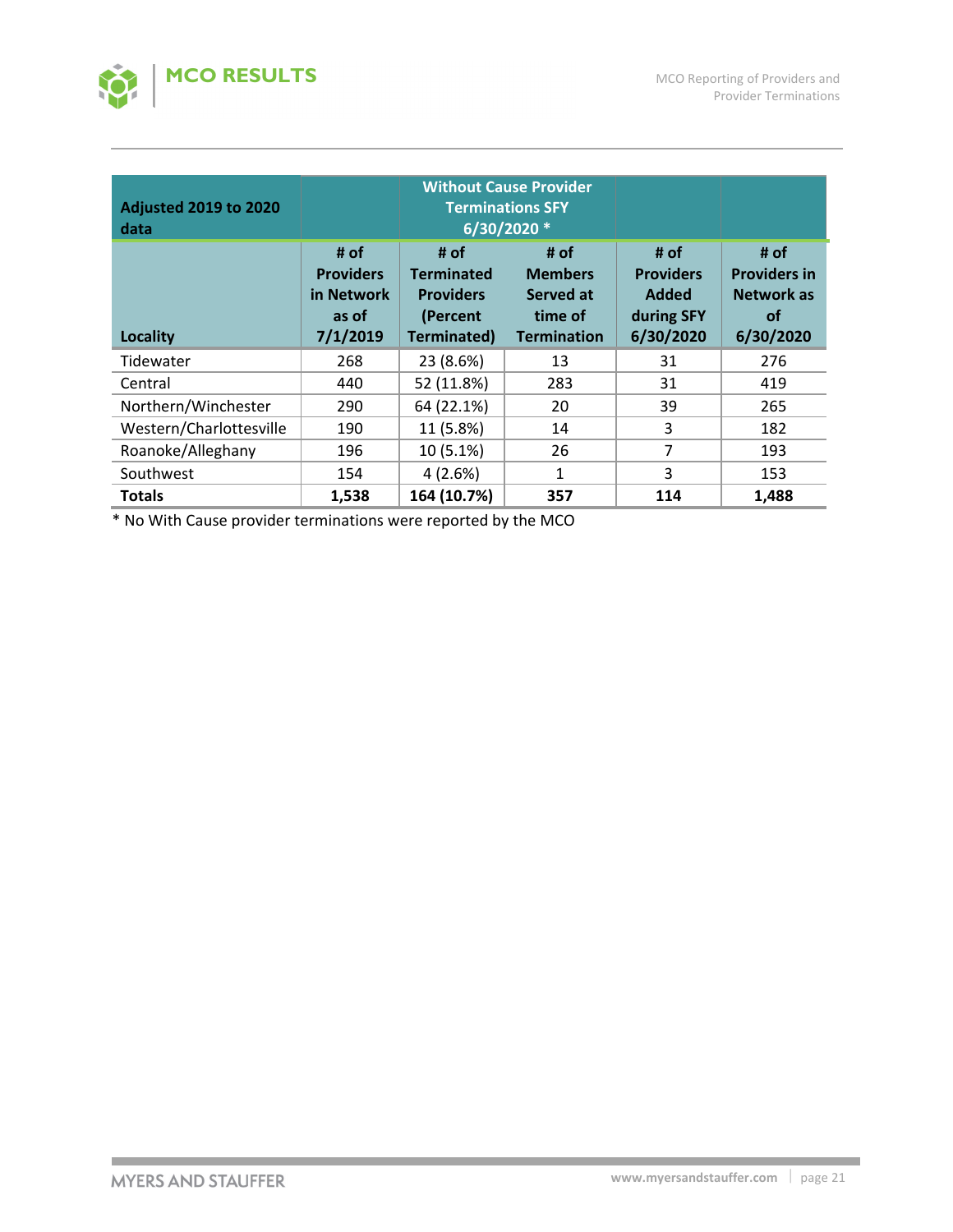

# **Optima Health Plan**

There were 23,608 unique Medicaid members enrolled in Optima Health Plan (Optima) and utilizing CMHRS during the reporting period.

## **As Submitted Reporting Summary**

| 2018 to 2019 data       |                                                             | <b>Without Cause Provider</b><br><b>Terminations SFY</b>                        |                                                                                            |                                                                     |                                                                     |
|-------------------------|-------------------------------------------------------------|---------------------------------------------------------------------------------|--------------------------------------------------------------------------------------------|---------------------------------------------------------------------|---------------------------------------------------------------------|
| <b>Locality</b>         | # of<br><b>Providers</b><br>in Network<br>as of<br>7/1/2018 | # of<br><b>Terminated</b><br><b>Providers</b><br>(Percent<br><b>Terminated)</b> | 6/30/2019 *<br># of<br><b>Members</b><br><b>Served at</b><br>time of<br><b>Termination</b> | # of<br><b>Providers</b><br><b>Added</b><br>during SFY<br>6/30/2019 | # of<br><b>Providers in</b><br><b>Network as</b><br>of<br>6/30/2019 |
| Tidewater               | 1,369                                                       | $0(0\%)$                                                                        | 0                                                                                          | 72                                                                  | 1,441                                                               |
| Central                 | 1,987                                                       | $2(0.1\%)$                                                                      | 5                                                                                          | 109                                                                 | 2,094                                                               |
| Northern/Winchester     | 887                                                         | $0(0\%)$                                                                        | 0                                                                                          | 18                                                                  | 905                                                                 |
| Western/Charlottesville | 1,066                                                       | $0(0\%)$                                                                        | $\mathbf 0$                                                                                | 35                                                                  | 1,101                                                               |
| Roanoke/Alleghany       | 1,158                                                       | $0(0\%)$                                                                        | $\overline{0}$                                                                             | 53                                                                  | 1,211                                                               |
| Southwest               | 620                                                         | $0(0\%)$                                                                        | $\mathbf 0$                                                                                | 15                                                                  | 635                                                                 |
| <b>Totals</b>           | 7,087                                                       | 2(0.03%)                                                                        | 5                                                                                          | 302                                                                 | 7,387                                                               |
|                         |                                                             |                                                                                 |                                                                                            |                                                                     |                                                                     |
| 2019 to 2020 data       |                                                             |                                                                                 | <b>Without Cause Provider</b><br><b>Terminations SFY</b><br>6/30/2020 *                    |                                                                     |                                                                     |
| <b>Locality</b>         | # of<br><b>Providers</b><br>in Network<br>as of<br>7/1/2019 | # of<br><b>Terminated</b><br><b>Providers</b><br>(Percent<br>Terminated)        | # of<br><b>Members</b><br><b>Served at</b><br>time of<br><b>Termination</b>                | # of<br><b>Providers</b><br><b>Added</b><br>during SFY<br>6/30/2020 | # of<br><b>Providers in</b><br><b>Network as</b><br>of<br>6/30/2020 |
| Tidewater               | 1,441                                                       | $0(0\%)$                                                                        | 0                                                                                          | 92                                                                  | 1,533                                                               |
| Central                 | 2,094                                                       | 1(0.05%)                                                                        | 12                                                                                         | 67                                                                  | 2,160                                                               |
| Northern/Winchester     | 905                                                         | 0(0%)                                                                           | $\overline{0}$                                                                             | 28                                                                  | 933                                                                 |
| Western/Charlottesville | 1,101                                                       | $0(0\%)$                                                                        | 0                                                                                          | 182                                                                 | 1,283                                                               |
| Roanoke/Alleghany       | 1,211                                                       | $0(0\%)$                                                                        | $\mathbf 0$                                                                                | 10                                                                  | 1,221                                                               |
| Southwest               | 635                                                         | $0(0\%)$                                                                        | $\mathbf 0$                                                                                | 66                                                                  | 701                                                                 |

\* No With Cause provider terminations were reported by the MCO

# **Reconciliation of Submitted Reporting**

*Adjustments were needed to remove duplicated providers from Optima Health Plan's (Optima's) as‐submitted reporting summary to match the provider data reporting to the reporting summary. Providers serving multiple localities were counted in each locality served, overstating*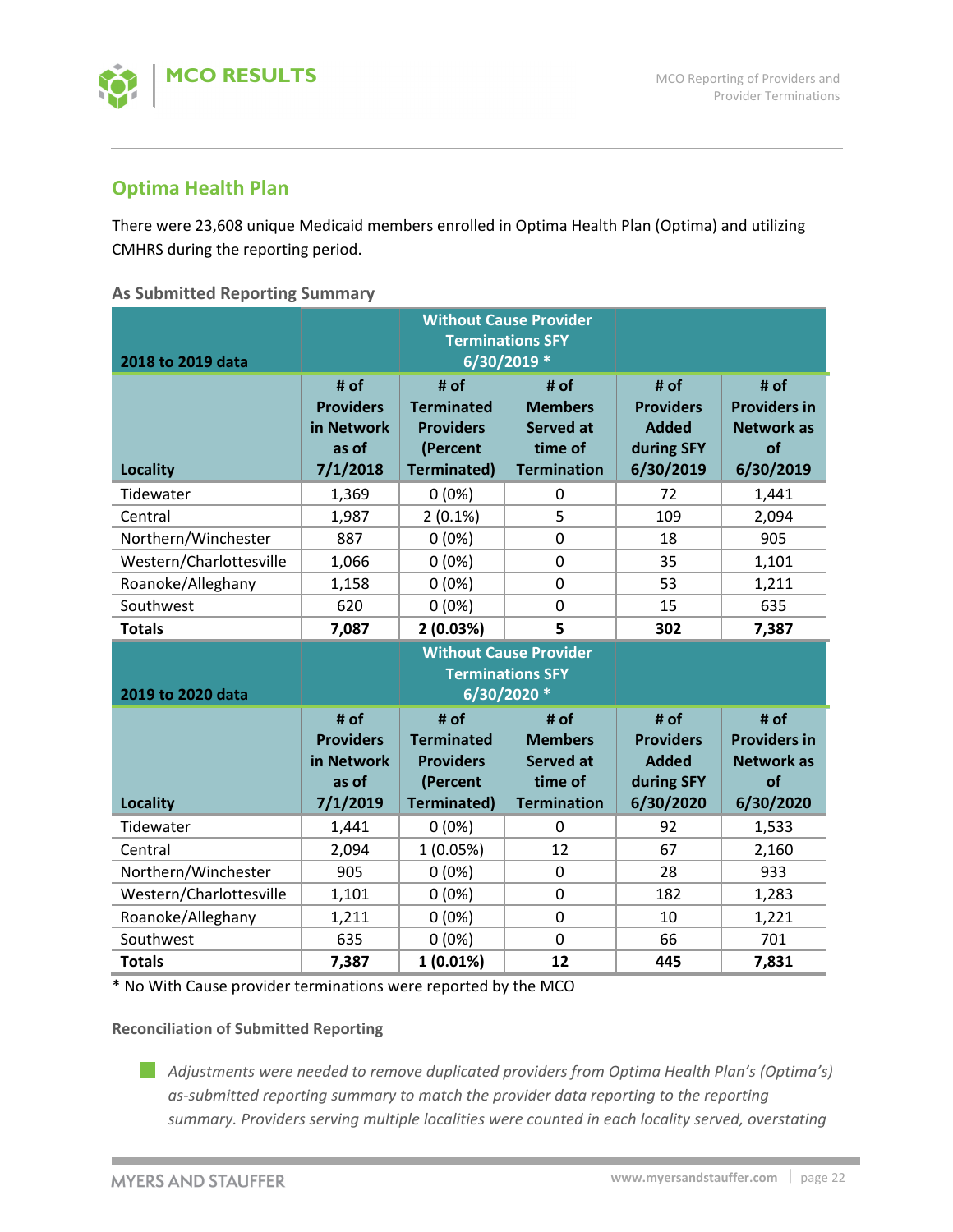

*the number of providers in network and added for each SFY. Duplicates were identified utilizing the rendering provider street address within the provider data reporting. This resulted in 4,054 providers removed from the number of providers in network as of 7/1/2018, 149 providers removed from the number of providers added during SFY 6/30/2019, and 265 providers removed from the number of providers added during SFY 6/30/2020.* 

#### **Data‐driven Testing: Completeness of Providers**

*There were 91 providers found within the CMHRS encounter data provided by the Department that were not included within Optima's reporting. Many of these were either identified by Optima as out‐of‐network providers or an alternate NPI was identified by Optima. Optima identified that 51 of these providers were in‐network and were erroneously excluded from their submitted reporting. Optima provided the information to include these providers within reporting. This resulted in 21 providers added to the number of providers added during SFY 6/30/2019 and 30 providers added to the number of providers added during SFY 6/30/2020.* 

#### **Data‐driven Testing: Accuracy of Localities**

*Optima identified that the first locality presented should be used as the primary/major locality however this did not agree with the locality using the rendering provider zip code. The rendering provider zip code provided a different major locality for 76 providers in network as of 7/1/2018, 8 providers added during SFY 6/30/2019, and 14 providers added during SFY 6/30/2020. These providers were reclassified to the correct locality using the rendering provider zip code.*

## **Data‐driven Testing: Members Served by Terminated Providers**

*No issues were identified within Optima's reporting as a result of this testing.*

#### **Sampling**

*There were no findings resulting from sampling.*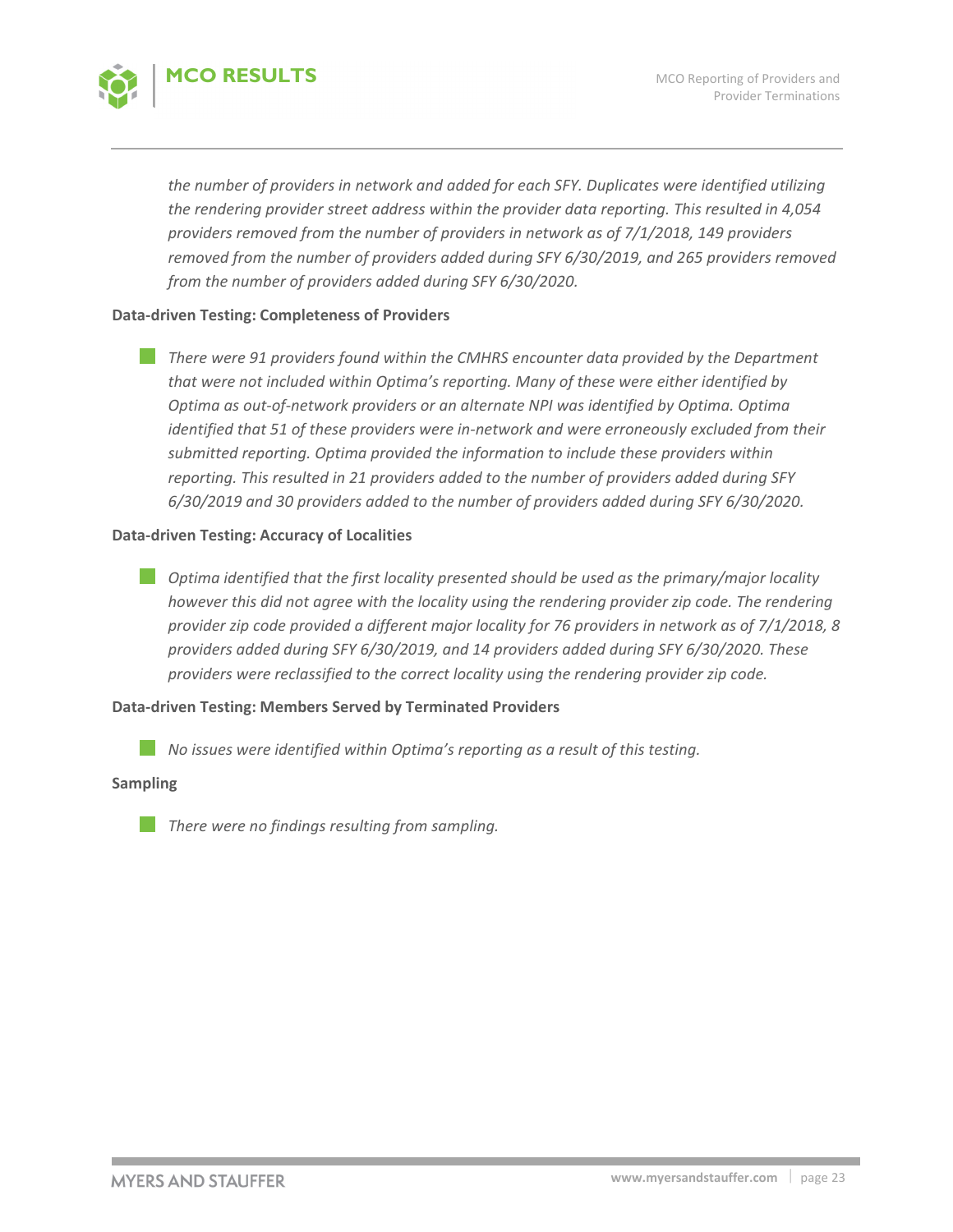

# **Adjusted Reporting Summary**

|                              |                                | <b>Without Cause Provider</b>         |                                    |                                  |                                          |
|------------------------------|--------------------------------|---------------------------------------|------------------------------------|----------------------------------|------------------------------------------|
| <b>Adjusted 2018 to 2019</b> |                                | <b>Terminations SFY</b>               |                                    |                                  |                                          |
| data                         |                                | 6/30/2019 *                           |                                    |                                  |                                          |
|                              | # of                           | # of                                  | # of                               | # of                             | # of                                     |
|                              | <b>Providers</b><br>in Network | <b>Terminated</b><br><b>Providers</b> | <b>Members</b><br><b>Served at</b> | <b>Providers</b><br><b>Added</b> | <b>Providers in</b><br><b>Network as</b> |
|                              | as of                          | (Percent                              | time of                            | during SFY                       | of                                       |
| <b>Locality</b>              | 7/1/2018                       | <b>Terminated)</b>                    | <b>Termination</b>                 | 6/30/2019                        | 6/30/2019                                |
| Tidewater                    | 660                            | $0(0\%)$                              | $\mathbf 0$                        | 47                               | 707                                      |
| Central                      | 904                            | $2(0.2\%)$                            | 5                                  | 55                               | 957                                      |
| Northern/Winchester          | 388                            | $0(0\%)$                              | $\mathbf 0$                        | 12                               | 400                                      |
| Western/Charlottesville      | 409                            | $0(0\%)$                              | 0                                  | 16                               | 425                                      |
| Roanoke/Alleghany            | 441                            | $0(0\%)$                              | $\overline{0}$                     | 33                               | 474                                      |
| Southwest                    | 231                            | $0(0\%)$                              | $\overline{0}$                     | 11                               | 242                                      |
| <b>Totals</b>                | 3,033                          | 2(0.1%)                               | 5                                  | 174                              | 3,205                                    |
|                              |                                |                                       |                                    |                                  |                                          |
|                              |                                |                                       | <b>Without Cause Provider</b>      |                                  |                                          |
| <b>Adjusted 2019 to 2020</b> |                                |                                       | <b>Terminations SFY</b>            |                                  |                                          |
| data                         |                                |                                       | 6/30/2020 *                        |                                  |                                          |
|                              | # of                           | # of                                  | # of                               | # of                             | # of                                     |
|                              | <b>Providers</b>               | <b>Terminated</b>                     | <b>Members</b>                     | <b>Providers</b>                 | <b>Providers in</b>                      |
|                              | in Network                     | <b>Providers</b>                      | <b>Served at</b>                   | <b>Added</b>                     | <b>Network as</b>                        |
|                              | as of                          | (Percent                              | time of                            | during SFY                       | of                                       |
| <b>Locality</b>              | 7/1/2019                       | <b>Terminated)</b>                    | <b>Termination</b>                 | 6/30/2020                        | 6/30/2020                                |
| Tidewater                    | 707                            | $0(0\%)$                              | $\mathbf 0$                        | 40                               | 747                                      |
| Central                      | 957                            | $1(0.1\%)$                            | 12                                 | 57                               | 1,013                                    |
| Northern/Winchester          | 400                            | $0(0\%)$                              | 0                                  | 12                               | 412                                      |
| Western/Charlottesville      | 425                            | $0(0\%)$                              | $\overline{0}$                     | 68                               | 493                                      |
| Roanoke/Alleghany            | 474                            | $0(0\%)$                              | $\mathbf 0$                        | 8                                | 482                                      |
| Southwest                    | 242                            | $0(0\%)$                              | $\overline{0}$                     | 25                               | 267                                      |

\* No With Cause provider terminations were reported by the MCO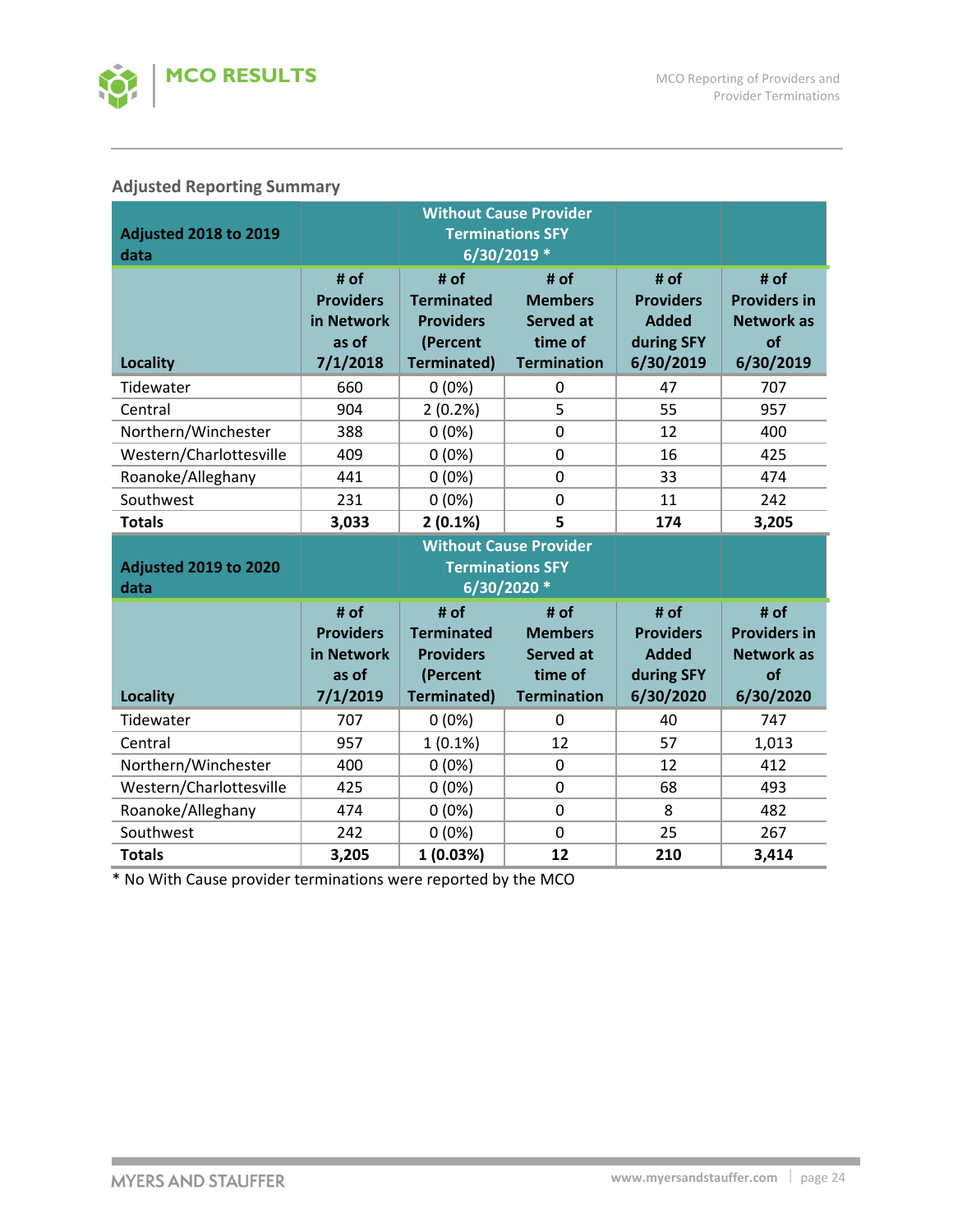

# **UnitedHealthcare of the Mid‐Atlantic**

There were 10,279 unique Medicaid members enrolled in UnitedHealthcare of the Mid‐Atlantic (United) and utilizing CMHRS during the reporting period.

#### **As Submitted Reporting Summary**

|                                      |                                                                     | <b>Without Cause Provider</b><br><b>Terminations SFY</b>                        |                                                                                              |                                                                           |                                                                     |
|--------------------------------------|---------------------------------------------------------------------|---------------------------------------------------------------------------------|----------------------------------------------------------------------------------------------|---------------------------------------------------------------------------|---------------------------------------------------------------------|
| 2018 to 2019 data<br><b>Locality</b> | # of<br><b>Providers</b><br>in Network<br>as of<br>7/1/2018<br>$**$ | # of<br><b>Terminated</b><br><b>Providers</b><br>(Percent<br><b>Terminated)</b> | 6/30/2019 *<br>$#$ of<br><b>Members</b><br><b>Served at</b><br>time of<br><b>Termination</b> | # of<br><b>Providers</b><br><b>Added</b><br>during SFY<br>6/30/2019<br>** | # of<br><b>Providers in</b><br><b>Network as</b><br>of<br>6/30/2019 |
| Tidewater                            | 52                                                                  | 1(1.9%)                                                                         | 5                                                                                            | 75                                                                        | 126                                                                 |
| Central                              | 65                                                                  | 1(1.5%)                                                                         | $\overline{0}$                                                                               | 156                                                                       | 220                                                                 |
| Northern/Winchester                  | 47                                                                  | 1(2.1%)                                                                         | $\mathbf 0$                                                                                  | 96                                                                        | 142                                                                 |
| Western/Charlottesville              | 30                                                                  | $0(0\%)$                                                                        | $\mathbf 0$                                                                                  | 23                                                                        | 53                                                                  |
| Roanoke/Alleghany                    | 14                                                                  | $0(0\%)$                                                                        | $\mathbf 0$                                                                                  | 25                                                                        | 39                                                                  |
| Southwest                            | 11                                                                  | 0(0%)                                                                           | $\overline{0}$                                                                               | 12                                                                        | 23                                                                  |
| <b>Totals</b>                        | 219                                                                 | 3(1.4%)                                                                         | 5                                                                                            | 387                                                                       | 603                                                                 |
| 2019 to 2020 data                    |                                                                     |                                                                                 | <b>Without Cause Provider</b><br><b>Terminations SFY</b><br>6/30/2020 *                      |                                                                           |                                                                     |
| <b>Locality</b>                      | # of<br><b>Providers</b><br>in Network<br>as of<br>7/1/2019         | # of<br><b>Terminated</b><br><b>Providers</b><br>(Percent<br><b>Terminated)</b> | # of<br><b>Members</b><br><b>Served at</b><br>time of<br><b>Termination</b>                  | # of<br><b>Providers</b><br><b>Added</b><br>during SFY<br>6/30/2020       | # of<br><b>Providers in</b><br><b>Network as</b><br>of<br>6/30/2020 |
| Tidewater                            |                                                                     |                                                                                 |                                                                                              |                                                                           |                                                                     |
| Central                              | 126                                                                 | 25 (19.8%)                                                                      | 321                                                                                          | 5                                                                         | 106                                                                 |
|                                      | 220                                                                 | 55 (25.0%)                                                                      | 441                                                                                          | 15                                                                        | 180                                                                 |
| Northern/Winchester                  | 142                                                                 | 8(5.6%)                                                                         | 545                                                                                          | 13                                                                        | 147                                                                 |
| Western/Charlottesville              | 53                                                                  | 5(9.4%)                                                                         | 56                                                                                           | $\overline{2}$                                                            | 50                                                                  |
| Roanoke/Alleghany                    | 39                                                                  | 6(15.4%)                                                                        | 69                                                                                           | 8                                                                         | 41                                                                  |
| Southwest                            | 23                                                                  | $0(0\%)$                                                                        | $\overline{0}$                                                                               | $\overline{2}$                                                            | 25                                                                  |

\* No With Cause provider terminations were reported by the MCO

\*\* Effective October 31, 2017, UnitedHealthcare of the Mid‐Atlantic purchased Inova Health Plan, LLC's Medicaid business.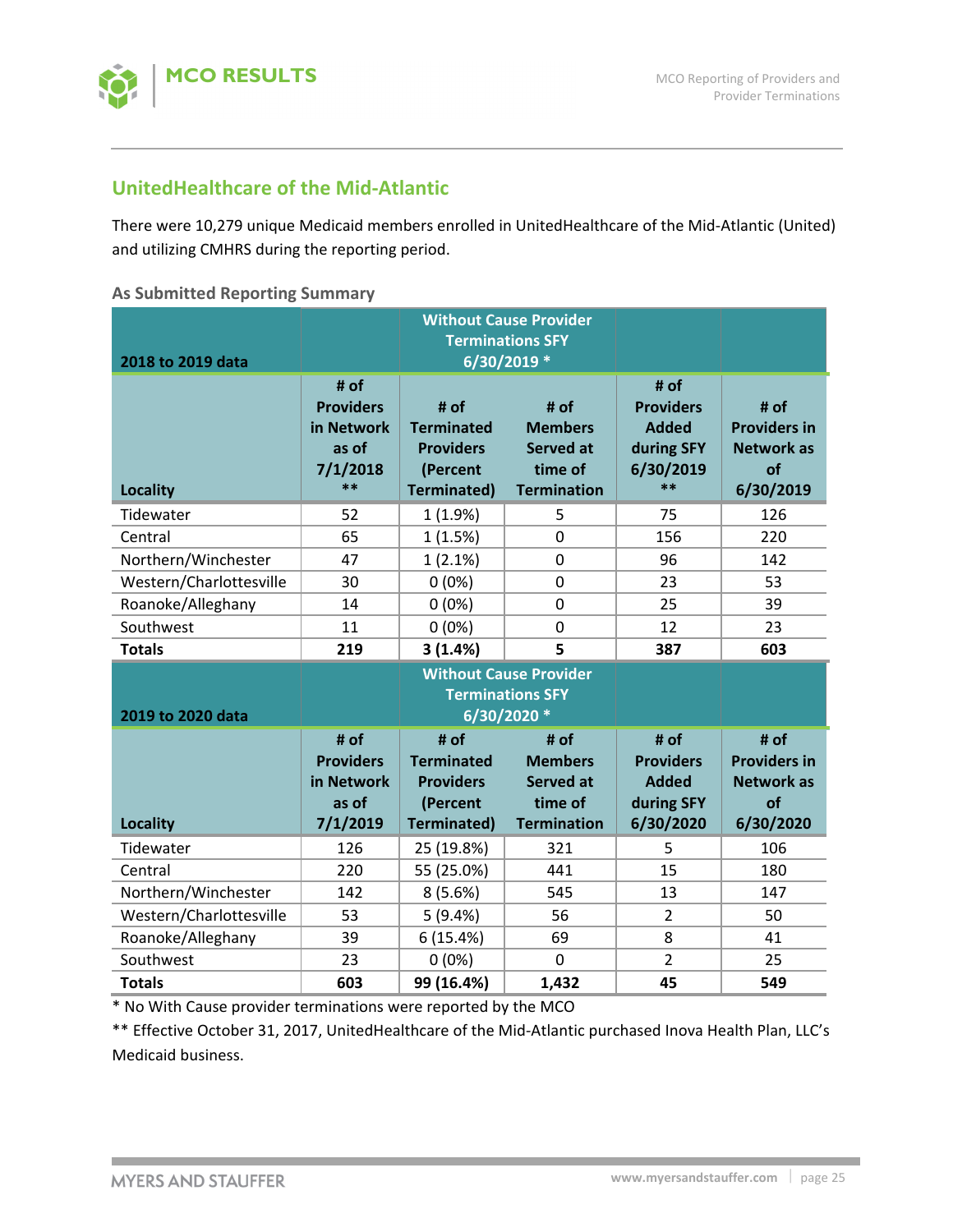

#### **Reconciliation of Submitted Reporting**

*No issues were identified within United's reporting as a result of this testing.*

**Data‐driven Testing: Completeness of Providers**

*No issues were identified within United's reporting as a result of this testing.*

#### **Data‐driven Testing: Accuracy of Localities**

*No issues were identified within United's reporting as a result of this testing.*

**Data‐driven Testing: Members Served by Terminated Providers**

*No issues were identified within United's reporting as a result of this testing.*

#### **Sampling**

*There were no findings resulting from sampling.*

## **Adjusted Reporting Summary**

| <b>Adjusted 2018 to 2019</b><br>data | <b>Without Cause Provider</b><br><b>Terminations SFY</b><br>6/30/2019 * |                                                                                 |                                                                      |                                                                             |                                                                            |
|--------------------------------------|-------------------------------------------------------------------------|---------------------------------------------------------------------------------|----------------------------------------------------------------------|-----------------------------------------------------------------------------|----------------------------------------------------------------------------|
| Locality                             | # of<br><b>Providers</b><br>in Network<br>as of<br>7/1/2018<br>$**$     | # of<br><b>Terminated</b><br><b>Providers</b><br>(Percent<br><b>Terminated)</b> | # of<br><b>Members</b><br>Served at<br>time of<br><b>Termination</b> | # of<br><b>Providers</b><br><b>Added</b><br>during SFY<br>6/30/2019<br>$**$ | # of<br><b>Providers in</b><br><b>Network as</b><br><b>of</b><br>6/30/2019 |
| Tidewater                            | 52                                                                      | 1(1.9%)                                                                         | 5                                                                    | 75                                                                          | 126                                                                        |
| Central                              | 65                                                                      | 1(1.5%)                                                                         | $\Omega$                                                             | 156                                                                         | 220                                                                        |
| Northern/Winchester                  | 47                                                                      | 1(2.1%)                                                                         | 0                                                                    | 96                                                                          | 142                                                                        |
| Western/Charlottesville              | 30                                                                      | $0(0\%)$                                                                        | 0                                                                    | 23                                                                          | 53                                                                         |
| Roanoke/Alleghany                    | 14                                                                      | $0(0\%)$                                                                        | 0                                                                    | 25                                                                          | 39                                                                         |
| Southwest                            | 11                                                                      | $0(0\%)$                                                                        | $\Omega$                                                             | 12                                                                          | 23                                                                         |
| <b>Totals</b>                        | 219                                                                     | 3(1.4%)                                                                         | 5                                                                    | 387                                                                         | 603                                                                        |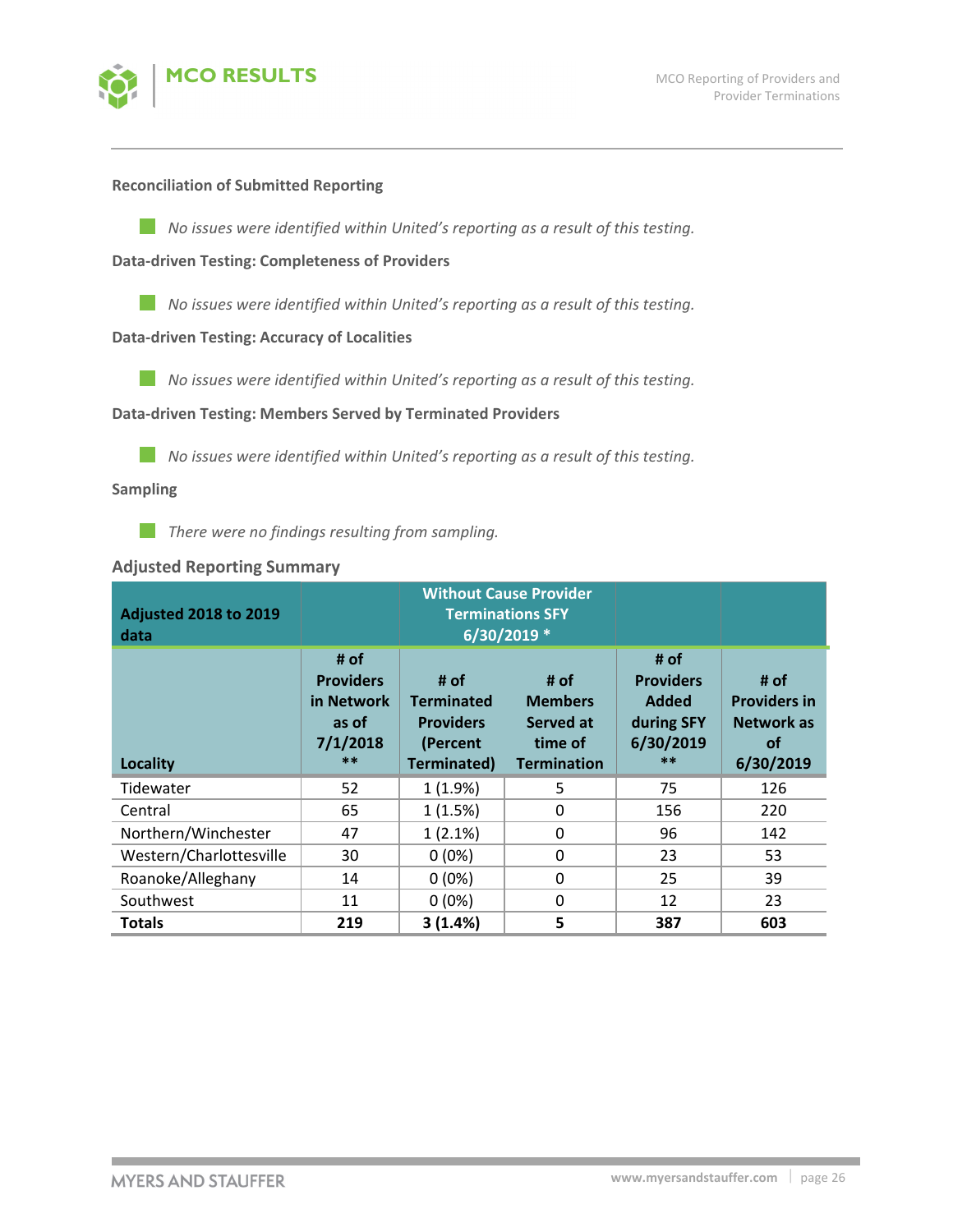

| <b>Adjusted 2019 to 2020</b><br>data | <b>Without Cause Provider</b><br><b>Terminations SFY</b><br>6/30/2020 * |                                                                                 |                                                                      |                                                                     |                                                                     |  |
|--------------------------------------|-------------------------------------------------------------------------|---------------------------------------------------------------------------------|----------------------------------------------------------------------|---------------------------------------------------------------------|---------------------------------------------------------------------|--|
| <b>Locality</b>                      | # of<br><b>Providers</b><br>in Network<br>as of<br>7/1/2019             | # of<br><b>Terminated</b><br><b>Providers</b><br>(Percent<br><b>Terminated)</b> | # of<br><b>Members</b><br>Served at<br>time of<br><b>Termination</b> | # of<br><b>Providers</b><br><b>Added</b><br>during SFY<br>6/30/2020 | # of<br><b>Providers in</b><br>Network as<br><b>of</b><br>6/30/2020 |  |
| Tidewater                            | 126                                                                     | 25 (19.8%)                                                                      | 321                                                                  | 5                                                                   | 106                                                                 |  |
| Central                              | 220                                                                     | 55 (25.0%)                                                                      | 441                                                                  | 15                                                                  | 180                                                                 |  |
| Northern/Winchester                  | 142                                                                     | 8(5.6%)                                                                         | 545                                                                  | 13                                                                  | 147                                                                 |  |
| Western/Charlottesville              | 53                                                                      | 5(9.4%)                                                                         | 56                                                                   | $\overline{2}$                                                      | 50                                                                  |  |
| Roanoke/Alleghany                    | 39                                                                      | 6(15.4%)                                                                        | 69                                                                   | 8                                                                   | 41                                                                  |  |
| Southwest                            | 23                                                                      | $0(0\%)$                                                                        | 0                                                                    | 2                                                                   | 25                                                                  |  |
| <b>Totals</b>                        | 603                                                                     | 99 (16.4%)                                                                      | 1,432                                                                | 45                                                                  | 549                                                                 |  |

\* No With Cause provider terminations were reported by the MCO

\*\* Effective October 31, 2017, UnitedHealthcare of the Mid‐Atlantic purchased Inova Health Plan, LLC's Medicaid business.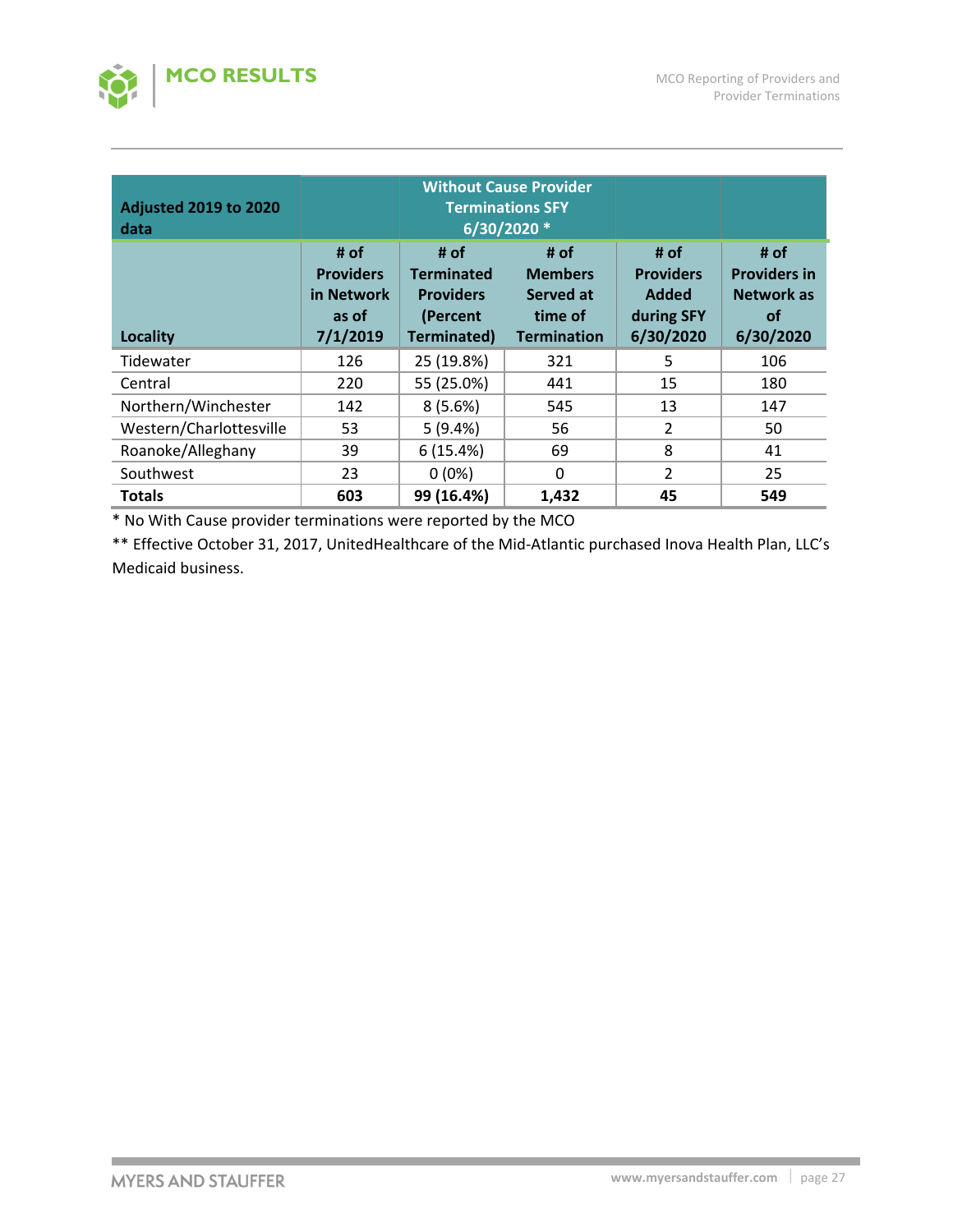

# **Virginia Premier Health Plan, Inc.**

There were 27,272 unique Medicaid members enrolled in Virginia Premier Health Plan, Inc. (Virginia Premier) and utilizing CMHRS during the reporting period.

## **As Submitted Reporting Summary**

|                                      |                                                                         | <b>Without Cause Provider</b><br><b>Terminations SFY</b>                        |                                                                                             |                                                                     |                                                                     |  |
|--------------------------------------|-------------------------------------------------------------------------|---------------------------------------------------------------------------------|---------------------------------------------------------------------------------------------|---------------------------------------------------------------------|---------------------------------------------------------------------|--|
| 2018 to 2019 data<br><b>Locality</b> | # of<br><b>Providers</b><br>in Network<br>as of<br>7/1/2018             | # of<br><b>Terminated</b><br><b>Providers</b><br>(Percent<br><b>Terminated)</b> | $6/30/2019*$<br># of<br><b>Members</b><br><b>Served at</b><br>time of<br><b>Termination</b> | # of<br><b>Providers</b><br><b>Added</b><br>during SFY<br>6/30/2019 | # of<br><b>Providers in</b><br><b>Network as</b><br>of<br>6/30/2019 |  |
| Tidewater                            | 71                                                                      | 1(1.4%)                                                                         | $\mathbf{1}$                                                                                | 32                                                                  | 102                                                                 |  |
| Central                              | 151                                                                     | $0(0\%)$                                                                        | $\overline{0}$                                                                              | 61                                                                  | 212                                                                 |  |
| Northern/Winchester                  | 43                                                                      | $0(0\%)$                                                                        | 0                                                                                           | 10                                                                  | 53                                                                  |  |
| Western/Charlottesville              | 48                                                                      | 1(2.1%)                                                                         | 495                                                                                         | 11                                                                  | 58                                                                  |  |
| Roanoke/Alleghany                    | 41                                                                      | 1(2.4%)                                                                         | 2,842                                                                                       | 5                                                                   | 45                                                                  |  |
| Southwest                            | 14                                                                      | $0(0\%)$                                                                        | $\mathbf 0$                                                                                 | $\overline{2}$                                                      | 16                                                                  |  |
| <b>Totals</b>                        | 368                                                                     | 3(0.8%)                                                                         | 3,338                                                                                       | 121                                                                 | 486                                                                 |  |
|                                      | <b>Without Cause Provider</b><br><b>Terminations SFY</b><br>6/30/2020 * |                                                                                 |                                                                                             |                                                                     |                                                                     |  |
| 2019 to 2020 data                    |                                                                         |                                                                                 |                                                                                             |                                                                     |                                                                     |  |
| <b>Locality</b>                      | # of<br><b>Providers</b><br>in Network<br>as of<br>7/1/2019             | # of<br><b>Terminated</b><br><b>Providers</b><br>(Percent<br><b>Terminated)</b> | # of<br><b>Members</b><br><b>Served at</b><br>time of<br><b>Termination</b>                 | # of<br><b>Providers</b><br><b>Added</b><br>during SFY<br>6/30/2020 | # of<br><b>Providers in</b><br><b>Network as</b><br>of<br>6/30/2020 |  |
| Tidewater                            | 102                                                                     | 19 (18.6%)                                                                      | 2,761                                                                                       | 24                                                                  | 107                                                                 |  |
| Central                              | 212                                                                     | 40 (18.9%)                                                                      | 4,307                                                                                       | 22                                                                  | 194                                                                 |  |
| Northern/Winchester                  | 53                                                                      | 3(5.7%)                                                                         | 43                                                                                          | 3                                                                   | 53                                                                  |  |
| Western/Charlottesville              | 58                                                                      | 9(15.5%)                                                                        | 382                                                                                         | 8                                                                   | 57                                                                  |  |
| Roanoke/Alleghany                    | 45                                                                      | 3(6.7%)                                                                         | 175                                                                                         | 3                                                                   | 45                                                                  |  |
| Southwest                            | 16                                                                      | 1(6.3%)                                                                         | 8                                                                                           | $\overline{2}$                                                      | 17                                                                  |  |

\* No With Cause provider terminations were reported by the MCO

## **Reconciliation of Submitted Reporting**

*A minor adjustment was needed to Virginia Premier's as‐submitted reporting summary to match the provider data reporting to the reporting summary. This resulted in one provider removed from the number of providers in network as of 7/1/2018.*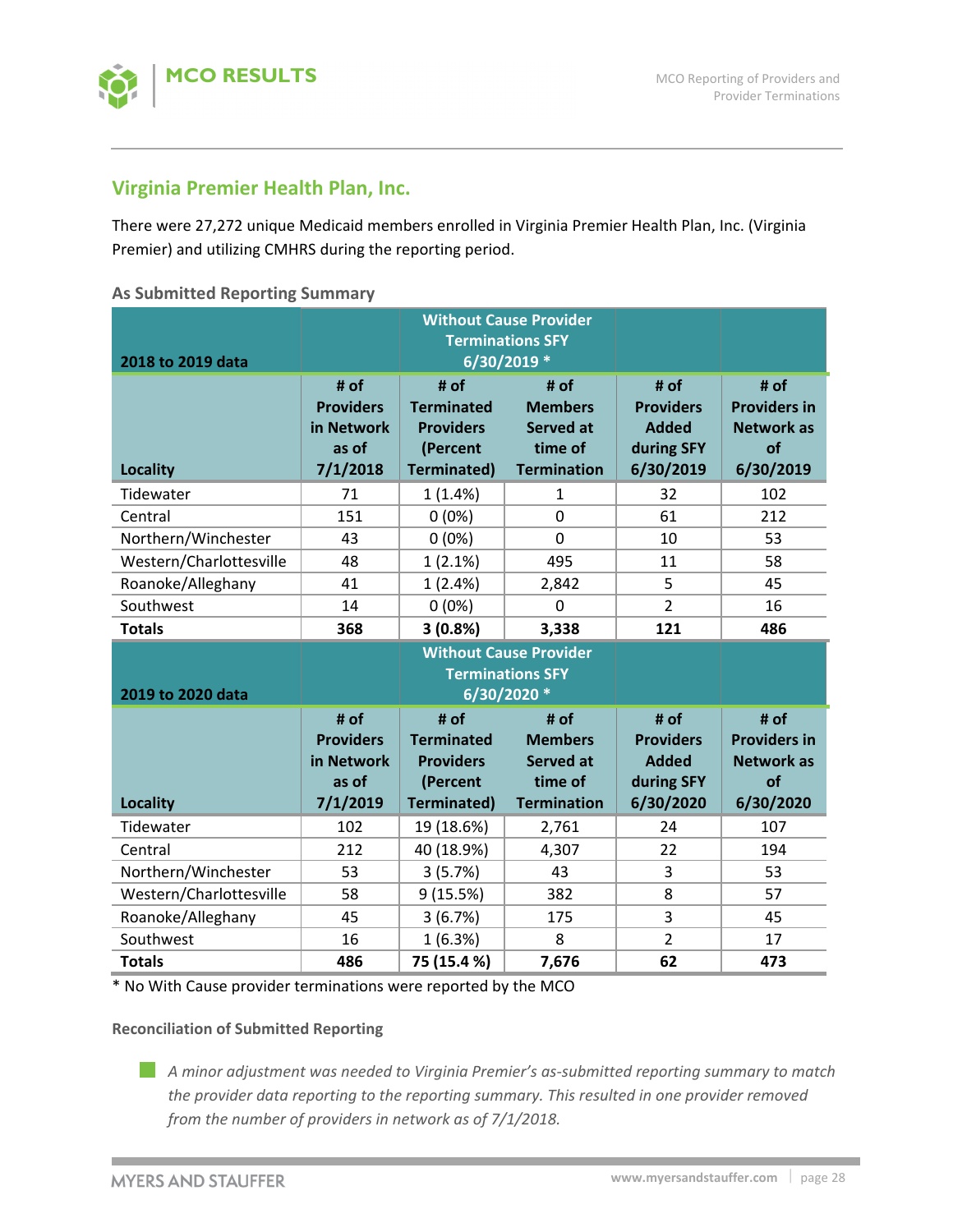

#### **Data‐driven Testing: Completeness of Providers**

*No issues were identified within Virginia Premier's reporting as a result of this testing.*

#### **Data‐driven Testing: Accuracy of Localities**

*No issues were identified within Virginia Premier's reporting as a result of this testing.*

## **Data‐driven Testing: Members Served by Terminated Providers**

*There were three terminated providers with material differences in members served at the time of termination per the CMHRS encounter data provided by the Department and Virginia Premier's reporting. Virginia Premier identified the difference was due to reported member counts pulled using claims data including other than CMHRS claims. This resulted in 5,691 members removed from the number of members served at the time of termination for without cause provider terminations during SFY 6/30/2020.*

#### **Sampling**

**College** *There were no findings resulting from sampling.*

## **Adjusted Reporting Summary**

| <b>Adjusted 2018 to 2019</b><br>data | <b>Without Cause Provider</b><br><b>Terminations SFY</b><br>6/30/2019 * |                                                                                 |                                                                      |                                                                     |                                                                            |  |
|--------------------------------------|-------------------------------------------------------------------------|---------------------------------------------------------------------------------|----------------------------------------------------------------------|---------------------------------------------------------------------|----------------------------------------------------------------------------|--|
| Locality                             | # of<br><b>Providers</b><br>in Network<br>as of<br>7/1/2018             | # of<br><b>Terminated</b><br><b>Providers</b><br>(Percent<br><b>Terminated)</b> | # of<br><b>Members</b><br>Served at<br>time of<br><b>Termination</b> | # of<br><b>Providers</b><br><b>Added</b><br>during SFY<br>6/30/2019 | # of<br><b>Providers in</b><br><b>Network as</b><br><b>of</b><br>6/30/2019 |  |
| Tidewater                            | 71                                                                      | 1(1.4%)                                                                         | 1                                                                    | 32                                                                  | 102                                                                        |  |
| Central                              | 151                                                                     | $0(0\%)$                                                                        | $\mathbf{0}$                                                         | 61                                                                  | 212                                                                        |  |
| Northern/Winchester                  | 43                                                                      | $0(0\%)$                                                                        | $\Omega$                                                             | 10                                                                  | 53                                                                         |  |
| Western/Charlottesville              | 48                                                                      | $1(2.1\%)$                                                                      | 495                                                                  | 11                                                                  | 58                                                                         |  |
| Roanoke/Alleghany                    | 40                                                                      | 1(2.5%)                                                                         | 2,842                                                                | 5                                                                   | 44                                                                         |  |
| Southwest                            | 14                                                                      | $0(0\%)$                                                                        | 0                                                                    | $\overline{2}$                                                      | 16                                                                         |  |
| <b>Totals</b>                        | 367                                                                     | 3(0.8%)                                                                         | 3,338                                                                | 121                                                                 | 485                                                                        |  |